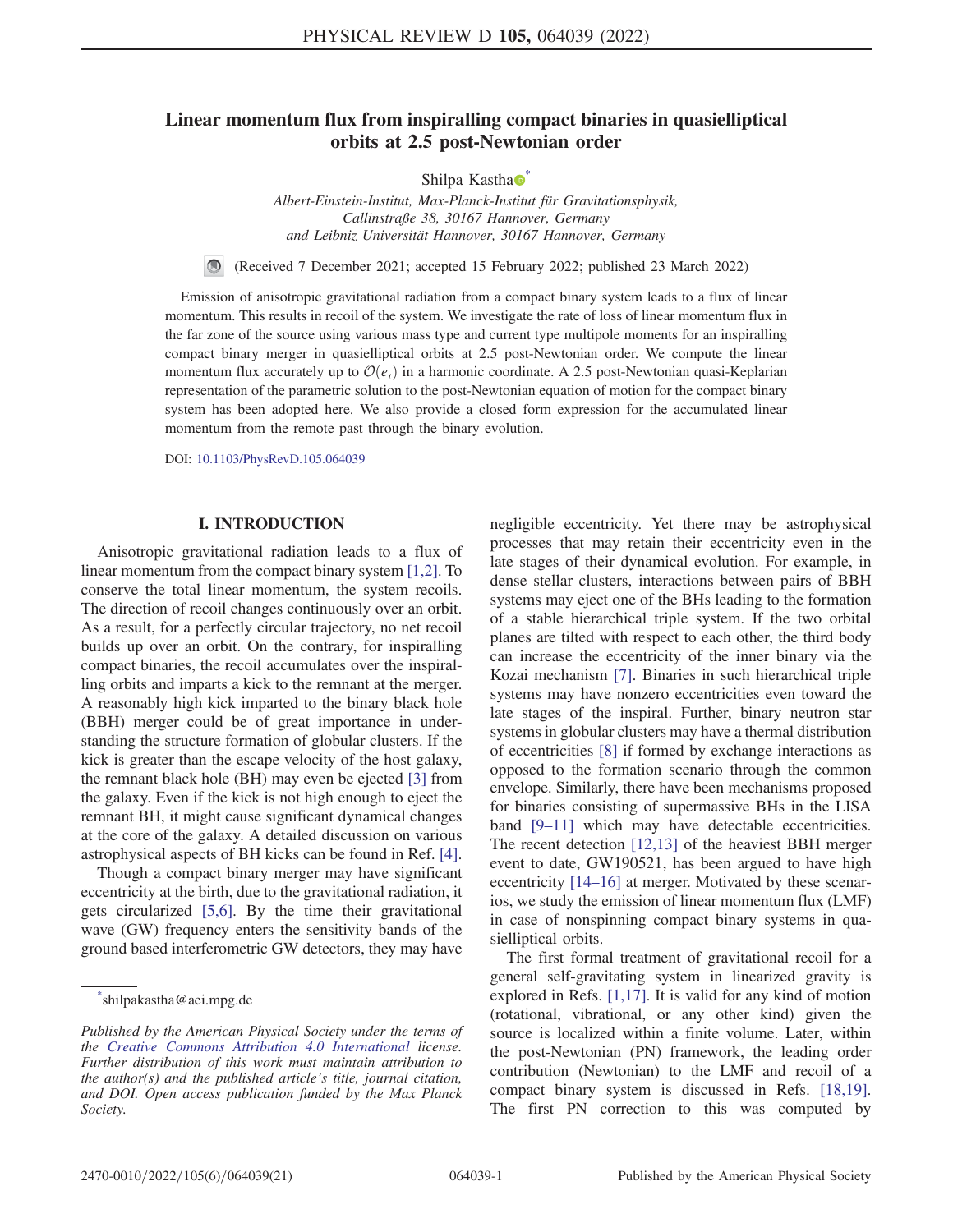Wiseman [[20](#page-19-17)] and the quasicircular orbit scenario was discussed as a special case there. Much later, a closed form expression for the recoil in the case of a compact binary in a quasicircular orbit is quoted in [\[21\]](#page-19-18) at the second PN order. Its extension to 2.5PN order, accounting for the radiation reaction effects, is discussed in Ref. [\[22\]](#page-19-19). According to these studies, the BH recoil for nonspinning systems could be in the range  $74-250 \text{ km s}^{-1}$ . Using the effective onebody (EOB) approach, the recoil estimates for BBH are obtained considering the contributions from inspiral, plunge, and ringdown phases in Ref. [[23](#page-19-20)]. The typical estimate obtained here lies in the range 49–172 km s<sup>−</sup><sup>1</sup>. In Ref. [[24](#page-19-21)], BH perturbation theory is used to compute the accumulated recoil up to the innermost stable circular orbit (ISCO) (10–100 km s<sup>-1</sup>) for a system where a test particle inspirals into a BH. In principle, these estimates are valid for extreme mass ratio inspirals but they have extrapolated the results till a mass ratio of about ∼0.4.

Along with the various analytical and semianalytical studies, the recent progress in numerical relativity techniques has led to more accurate estimates for the recoil of the remnant BH. As quoted in Refs. [[25](#page-19-22)–[28](#page-19-23)], the recoil velocity can reach up to a few hundreds of  $km s^{-1}$  while the component masses are nonspinning for compact binaries in a quasicircular orbit. But for the spinning case [[29](#page-19-24)–[31](#page-19-25)], the recoil velocity can be of the order of a few thousands km s<sup>−</sup><sup>1</sup>. In case of maximally spinning BHs, it could be as high as 4000 km s<sup>-1</sup> [\[32\]](#page-19-26). Such a large recoil velocity may lead to ejection of the merged binary from its host galaxy. A detailed study on the multipolar analysis of the gravitational recoil is also discussed in Ref. [[33](#page-19-27)]. They have explored the buildup of the recoil through the different phases of the binary evolution (inspiral  $+$  merger  $+$  ringdown) due to the relative amplitude and the phases of various modes of the GWs.

Using a formal approach within the multipolar post-Minkowskian post-Newtonian (MPM-PN) formalism, the leading order Newtonian contribution to the LMF and the associated recoil of a compact binary system is explored by Fitchett in Refs. [\[18](#page-19-15)[,19\]](#page-19-16). The authors have assumed the inspiralling binary to be composed of two point particles moving in a Keplerian orbit. A rough estimate of maximum BH recoil quoted in these studies is  $\sim$ 1500 km/s. Assuming the periastron advance to be small, a crude estimate of the recoil at 1PN is also quoted. The first extension of these estimates at 1PN for binaries moving in generic orbits is explored by Wiseman [\[20\]](#page-19-17) who concluded that higher order correction reduces the net momentum ejection. As a special case, they also studied BNS systems moving in quasicircular orbits. They found the upper bound on the velocity of the center of mass very near to the coalescence to be 1 km s<sup>-1</sup>. In another study [\[34\]](#page-19-28), the authors showed a 10% increase in the recoil estimate compared to the quasicircular case for small eccentricities  $(e < 0.1)$  using close limit approximation. They also claimed that the maximum recoil takes place for the value of the symmetric mass ratio of around  $\eta \sim 0.19$  and the magnitude could be as high as  $216-242$  km/s.

To obtain a correct recoil estimate one needs to compute the linear momentum from the system. Here we investigate the linear momentum flux at 2.5 post-Newtonian order for compact binaries moving in quasielliptical orbits with nonspinning component masses.

The paper is organized as follows. In Sec. [II](#page-1-0) we discuss the multipolar decomposition of LMF in terms of the various source type multipole moments and their nonlinear interactions. In Sec. [III,](#page-5-0) we discuss the orbital dynamics, and in Sec. [IV](#page-5-1) we quote the instantaneous contribution to the LMF in terms of the orbital parameters. In Secs. [V](#page-6-0) and [VI](#page-7-0) we summarize the Keplerian and generalized quasi-Keplerian representations (QKR) of the orbital dynamics and reexpress the instantaneous contribution to the LMF in terms of the QK parameters. Sections [VII](#page-10-0) and [VIII](#page-12-0) consist of the computation of hereditary and the postadiabatic contributions to the LMF. We quote the complete LMF at 2.5PN in Sec. [IX.](#page-13-0) Finally in Sec. [X](#page-14-0) we compute the accumulated linear momentum through the inspiralling orbits from the remote past.

#### <span id="page-1-0"></span>II. MULTIPOLE DECOMPOSITION OF LINEAR MOMENTUM FLUX

For an isolated source, gravitational wave generation is well studied under the framework of multipolar decomposition [[35](#page-19-29)]. Following [\[35\]](#page-19-29), we explicitly write down the multipolar decomposition of far-zone linear momentum flux (LMF) for an isolated source at the 2.5 post-Newtonian order in terms of symmetric trace-free (STF) radiative mass type and current type multipole moments [see Eq. (2.1) of Ref. [[22](#page-19-19)] ],

<span id="page-1-1"></span>
$$
\mathcal{F}_{i} = \frac{G}{c^{7}} \left\{ \left[ \frac{2}{63} U_{ijk}^{(1)} U_{jk}^{(1)} + \frac{16}{45} \epsilon_{ijk} U_{ja}^{(1)} V_{ka}^{(1)} \right] + \frac{1}{c^{2}} \left[ \frac{1}{1134} U_{ijkl}^{(1)} U_{jkl}^{(1)} + \frac{1}{126} \epsilon_{ijk} U_{jab}^{(1)} V_{kab}^{(1)} + \frac{4}{63} V_{ijk}^{(1)} V_{jk}^{(1)} \right] + \frac{1}{c^{4}} \left[ \frac{1}{59400} U_{ijklm}^{(1)} U_{jklm}^{(1)} + \frac{2}{14175} \epsilon_{ijk} U_{jabc}^{(1)} V_{kabc}^{(1)} + \frac{2}{945} V_{ijkl}^{(1)} V_{jkl}^{(1)} \right] + \mathcal{O} \left( \frac{1}{c^{6}} \right) \right\}.
$$
\n(2.1)

Here  $U_K^{(p)}$  and  $V_K^{(p)}$   $(K = i_1 i_2 \cdots i_k$  represent the multi-<br>index structure of the tensors of order k in three dimenindex structure of the tensors of order k in three dimensions) are the pth-time derivatives of mass-type and current-type radiative multipole moments, respectively.  $\varepsilon_{ijk}$  is the usual three-dimensional Levi-Civita tensor, with a value  $+1$  in case of all even permutations and  $-1$  for all the odd ones. The multipole moments in the formula are functions of retarded time  $[t - (r/c)]$  in radiative coordinates, where  $r$  and  $t$  denote the distance of the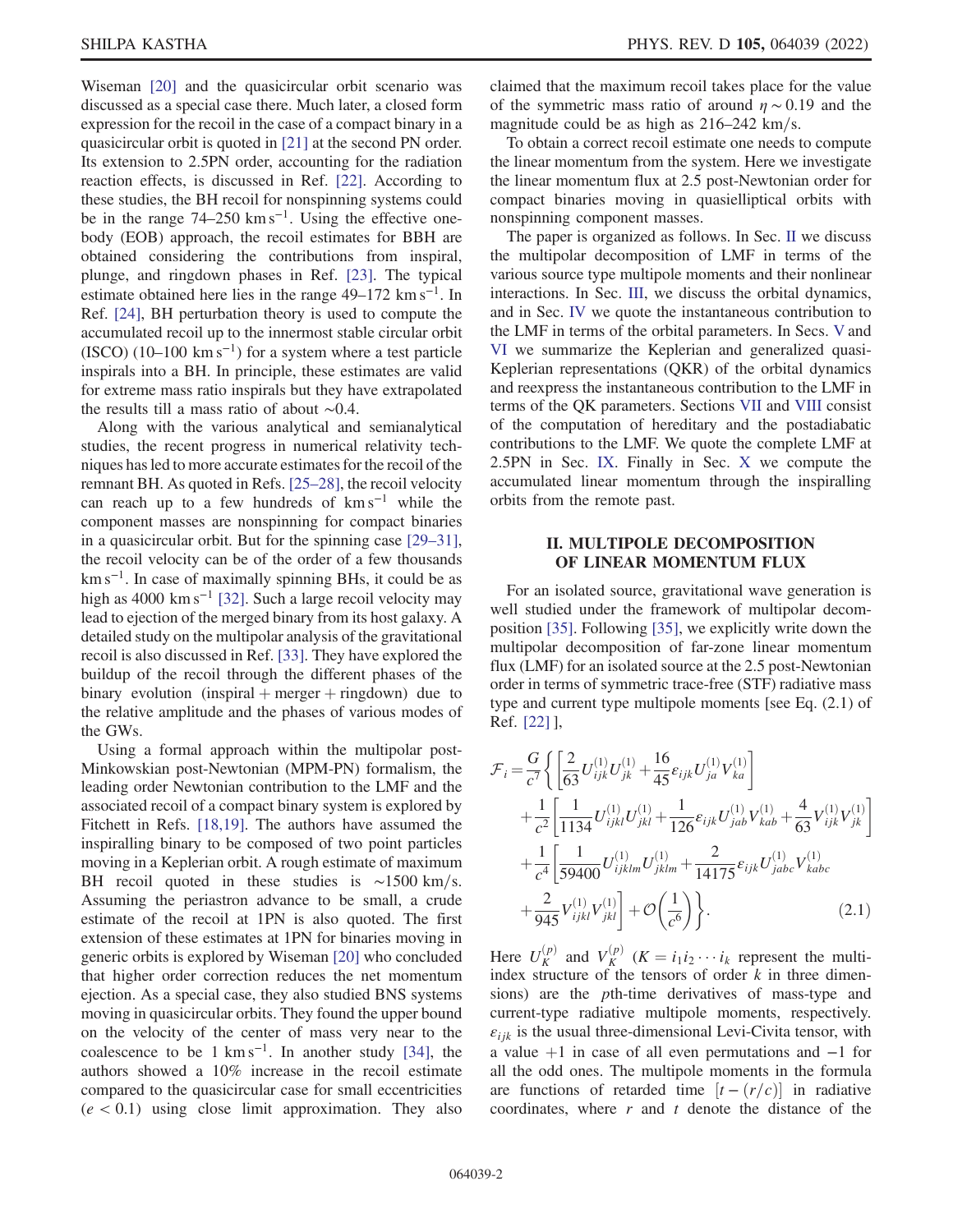source from the observer and the time of observation, respectively.

Using the multipolar post-Minkowskian (MPM) formal-ism [[36](#page-19-30)–[47\]](#page-19-31) the two types of radiative moments  $(U_L, V_L)$ can be expressed in terms of two canonical moments  $(M_L, S_L)$  and eventually as a function of all the source multipole moments  $(I_L, J_L, X_L, W_L, Y_L, Z_L)$  [\[48\]](#page-19-32) at the 2.5PN order. Every radiative moment has two types of contributions. One of them is only a function of retarded time and hence called the instantaneous part. The other one depends on the dynamical behavior of the system throughout its entire past and is referred to as the hereditary contributions. These contributions contain information about various multipolar interactions the gravitational wave undergoes, as it propagates from the source to the detector.

For the reader's convenience, here we explicitly quote all the radiative moments in terms of the source moments, accurate up to the order necessary for the present calculation [see Eqs. (3.1)–(3.18b) of Refs. [\[49\]](#page-19-33) ]. Since the leading order term in the LMF expression [see Eq. [\(2.1\)\]](#page-1-1) consists of the mass quadrupole moment  $(U_{ij})$ , the desired accuracy of  $U_{ij}$  is 2.5PN. Furthermore, the decomposition of the mass quadrupole moment into instantaneous and hereditary parts is as follows:

$$
U_{ij} = U_{ij}^{\text{inst}} + U_{ij}^{\text{hered}},\tag{2.2}
$$

<span id="page-2-0"></span>where the instantaneous and the hereditary parts explicitly read

$$
U_{ij}^{\text{inst}}(U) = I_{ij}^{(2)}(U) + \frac{G}{c^5} \left\{ \frac{1}{7} I_{a\langle i}^{(5)} I_{j\rangle a} - \frac{5}{7} I_{a\langle i}^{(4)} I_{j\rangle a}^{(1)} - \frac{2}{7} I_{a\langle i}^{(3)} I_{j\rangle a}^{(2)} + \frac{1}{3} \varepsilon_{ab\langle i} I_{j\rangle a}^{(4)} J_b + 4[W^{(4)} I_{ij} + W^{(3)} I_{ij}^{(1)} - W^{(2)} I_{ij}^{(2)} - W^{(1)} I_{ij}^{(3)} \right] \right\} + \mathcal{O}\left(\frac{1}{c^7}\right),\tag{2.3a}
$$

$$
U_{ij}^{\text{hered}}(U) = \frac{2GM}{c^3} \int_{-\infty}^{U} d\tau \left[ \ln \left( \frac{U - \tau}{2\tau_0} \right) + \frac{11}{12} \right] I_{ij}^{(4)}(\tau) + \frac{G}{c^5} \left\{ -\frac{2}{7} \int_{-\infty}^{U} d\tau I_{a(i}^{(3)}(\tau) I_{j)a}^{(3)}(\tau) \right\} + 2 \left( \frac{GM}{c^3} \right)^2 \int_{-\infty}^{U} d\tau \left[ \ln^2 \left( \frac{U - \tau}{2\tau_0} \right) + \frac{57}{70} \ln \left( \frac{U - \tau}{2\tau_0} \right) + \frac{124627}{44100} \right] I_{ij}^{(5)}(\tau) + \mathcal{O} \left( \frac{1}{c^7} \right). \tag{2.3b}
$$

In the above expression, M represents the Arnowitt, Deser, and Misner (ADM) mass of the source and hence undergoes relativistic corrections given by  $M = m(1 - \eta x/2)$ . The constant  $\tau_0$  is related to an arbitrary length scale  $r_0$  by  $\tau_0 = r_0/c$  and was originally introduced in the MPM formalism.

The required accuracy of the mass octupole moment is 1.5PN, which is

$$
U_{ijk} = U_{ijk}^{\text{inst}} + U_{ijk}^{\text{hered}},\tag{2.4}
$$

and both the parts separately read

$$
U_{ijk}^{\text{inst}}(U) = I_{ijk}^{(3)}(U) + \frac{G}{c^5} \left\{ -\frac{4}{3} I_{a\langle i}^{(3)} I_{jk\rangle a}^{(3)} - \frac{9}{4} I_{a\langle i}^{(1)} I_{jk\rangle a}^{(2)} + \frac{1}{4} I_{a\langle i}^{(2)} I_{jk\rangle a}^{(4)} - \frac{3}{4} I_{a\langle i}^{(5)} I_{jk\rangle a}^{(1)} + \frac{1}{4} I_{a\langle i}^{(1)} I_{jk\rangle a}^{(5)} + \frac{1}{12} I_{a\langle i}^{(6)} I_{jk\rangle a} + \frac{1}{4} I_{a\langle i} I_{jk\rangle a}^{(6)} + \frac{1}{5} \varepsilon_{ab\langle i} [-12J_{ja}^{(2)} I_{kj\rangle a}^{(3)} - 8I_{ja}^{(2)} J_{kj\rangle b}^{(3)} - 3J_{ja}^{(1)} I_{kj\rangle b}^{(4)} - 27I_{ja}^{(1)} J_{kj\rangle b}^{(4)} - J_{ja} I_{kj\rangle b}^{(5)} - 9I_{ja} J_{kj\rangle b}^{(5)}
$$

$$
- \frac{9}{4} J_{a} I_{jk\rangle b}^{(5)} \right\} + \frac{12}{5} J_{\langle i} J_{jk\rangle}^{(4)} + 4[W^{(2)} I_{ijk} - W^{(1)} I_{ijk}^{(1)} + 3I_{\langle ij} Y_{k\rangle}^{(1)}]^3 \right\} + \mathcal{O}\left(\frac{1}{c^6}\right), \tag{2.5a}
$$

$$
U_{ijk}^{\text{hered}}(U) = \frac{2GM}{3} \int^{U} d\tau \left[ \ln\left(\frac{U-\tau}{2}\right) + \frac{97}{6} I_{ijk}^{(5)}(\tau) + \frac{G}{5} \int^{U} d\tau \left[ -\frac{1}{2} I_{a\langle i}^{(3)}(\tau) I_{ik\rangle a}^{(4)}(\tau) - \frac{4}{5} \varepsilon_{ab\langle i} I_{ja}^{(3)}(\tau) J_{k\rangle b}^{(3)}(\tau) \right] \right\}
$$

$$
U_{ijk}^{\text{hered}}(U) = \frac{2GM}{c^3} \int_{-\infty}^{U} d\tau \left[ \ln \left( \frac{U - \tau}{2\tau_0} \right) + \frac{97}{60} \right] I_{ijk}^{(5)}(\tau) + \frac{G}{c^5} \left\{ \int_{-\infty}^{U} d\tau \left[ -\frac{1}{3} I_{a(i}^{(3)}(\tau) I_{jk)a}^{(4)}(\tau) - \frac{4}{5} \varepsilon_{ab\langle i} I_{ja}^{(3)}(\tau) J_{k\rangle b}^{(3)}(\tau) \right] \right\}
$$
  
+  $\mathcal{O}\left(\frac{1}{c^6}\right).$  (2.5b)

As the other two mass type multipole moments  $U_{ijkl}$  and  $U_{ijklm}$  appear in the LMF at 1PN and 2PN, respectively, the desired accuracy for these two are 1.5 PN and 0.5PN, respectively, which read

$$
U_{ijkl} = U_{ijkl}^{\text{inst}} + U_{ijkl}^{\text{hered}},\tag{2.6}
$$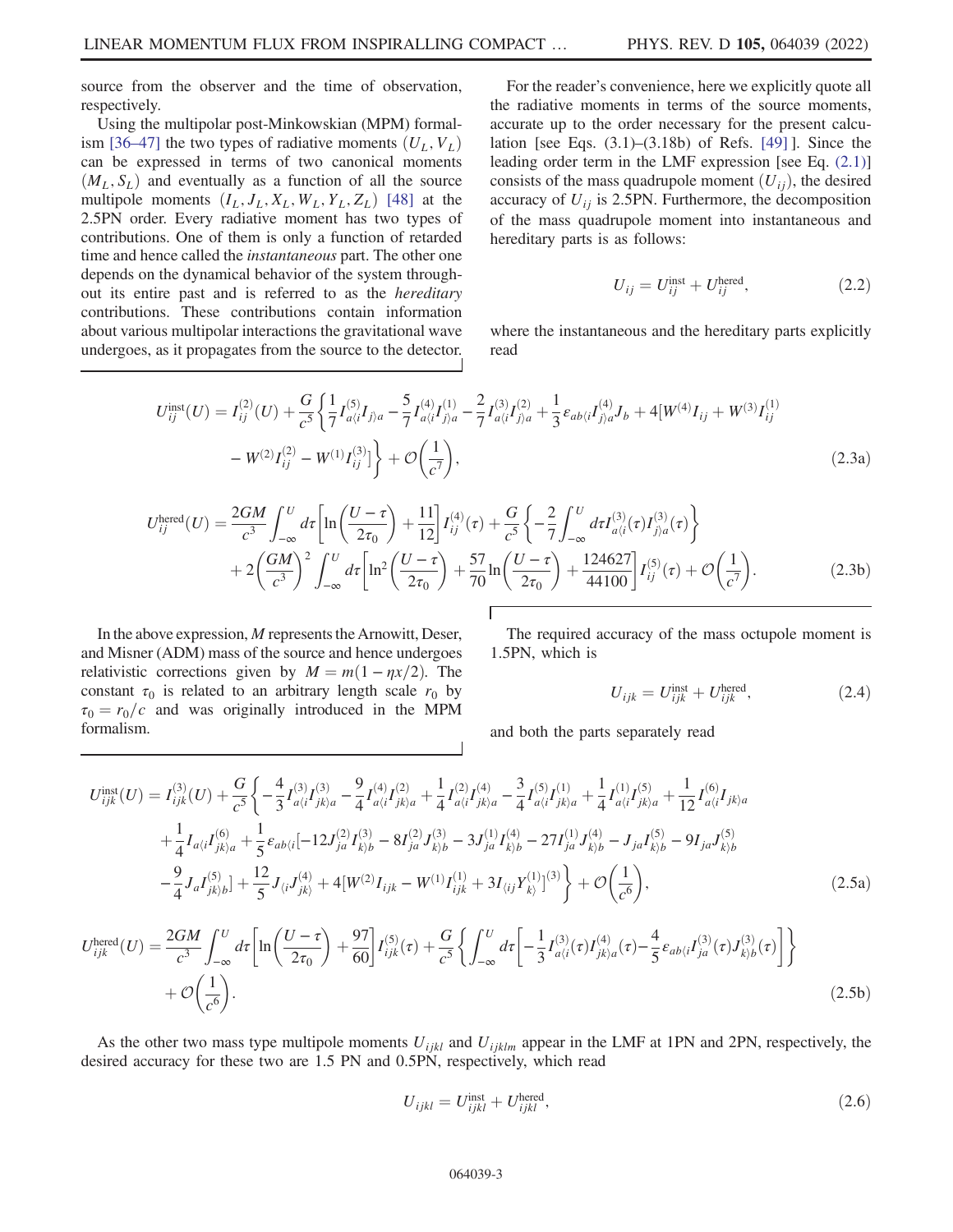$$
U_{ijkl}^{\text{inst}}(U) = I_{ijkl}^{(4)}(U) + \frac{G}{c^3} \left\{ -\frac{21}{5} I_{\langle ij \rangle}^{(5)} I_{kl\rangle} - \frac{63}{5} I_{\langle ij \rangle}^{(4)} I_{kl\rangle}^{(1)} - \frac{102}{5} I_{\langle ij \rangle}^{(3)} I_{kl\rangle}^{(2)} \right\} + \mathcal{O}\left(\frac{1}{c^5}\right),
$$
(2.7a)

$$
U_{ijkl}^{\text{hered}}(U) = \frac{G}{c^3} \left\{ 2M \int_{-\infty}^{U} d\tau \left[ \ln \left( \frac{U - \tau}{2\tau_0} \right) + \frac{59}{30} \right] I_{ijkl}^{(6)}(\tau) + \frac{2}{5} \int_{-\infty}^{U} d\tau I_{\langle ij \rangle}^{(3)}(\tau) I_{kl\rangle}^{(3)}(\tau) \right\} + \mathcal{O}\left(\frac{1}{c^5}\right), \quad (2.7b)
$$

$$
U_{ijklm}^{\text{inst}}(T_R) = I_{ijklm}^{(4)}(T_R) + \mathcal{O}\left(\frac{1}{c^4}\right). \tag{2.8}
$$

Among the current type moments, the current quadrupole moment is needed to be evaluated at 2.5PN order,

$$
V_{ij} = V_{ij}^{\text{inst}} + V_{ij}^{\text{hered}}.\tag{2.9}
$$

The instantaneous and the hereditary parts of the current quadrupole moments read

$$
V_{ij}^{\text{inst}}(U) = J_{ij}^{(2)}(U) + \frac{G}{7c^5} \left\{ 4J_{a\langle i}^{(2)}I_{j\rangle a}^{(3)} + 8I_{a\langle i}^{(2)}J_{j\rangle a}^{(3)} + 17J_{a\langle i}^{(1)}I_{j\rangle a}^{(4)} - 3I_{a\langle i}^{(1)}J_{j\rangle a}^{(4)} + 9I_{a\langle i}I_{j\rangle a}^{(5)} - 3I_{a\langle i}J_{j\rangle a}^{(5)} - 3I_{a\langle i}J_{j\rangle a}^{(5)} - \frac{1}{4}J_{a}I_{ija}^{(5)} - 7\epsilon_{ab\langle i}J_{a}J_{j\rangle b} + \frac{1}{2}\epsilon_{ac\langle i} \left[ 3I_{ab}^{(3)}I_{j\rangle bc}^{(3)} + \frac{353}{24}I_{j\rangle bc}^{(2)}I_{ab}^{(4)} - \frac{5}{12}I_{ab}^{(2)}I_{j\rangle bc}^{(4)} + \frac{113}{8}I_{j\rangle bc}^{(1)}I_{ab}^{(5)} - \frac{3}{8}I_{ab}I_{j\rangle bc}^{(1)}I_{j\rangle bc} + \frac{15}{4}I_{j\rangle bc}I_{ab}^{(6)} + \frac{3}{8}I_{ab}I_{j\rangle bc}^{(6)} \right\} + 14[\epsilon_{ab\langle i}(-I_{j\rangle b}^{(3)}W_{a} - 2I_{j\rangle b}Y_{a}^{(2)} + I_{j\rangle b}^{(1)}Y_{a}^{(1)}) - 3I_{\langle i}Y_{j\rangle}^{(1)} - 2J_{ij}^{(1)}W^{(1)}]^{(2)} \right\} + \mathcal{O}\left(\frac{1}{c^{6}}\right), \tag{2.10a}
$$

$$
V_{ij}^{\text{hered}}(U) = \frac{2GM}{c^3} \int_{-\infty}^{U} d\tau \left[ \ln \left( \frac{U - \tau}{2\tau_0} \right) + \frac{7}{6} \right] J_{ij}^{(4)}(\tau) + \mathcal{O}\left(\frac{1}{c^6}\right). \tag{2.10b}
$$

Г

For the current octupole moment the two contributions are the following:

$$
V_{ijk} = V_{ijk}^{\text{inst}} + V_{ijk}^{\text{hered}},\tag{2.11}
$$

where  $V_{ijk}^{inst}$  and  $V_{ijk}^{hered}$  are given in terms of the source multipole moments as

$$
V_{ijk}^{\text{inst}}(U) = J_{ijk}^{(3)}(U) + \frac{G}{c^3} \left\{ \frac{1}{10} \varepsilon_{ab\langle i} I_{ja}^{(5)} I_{k\rangle b} - \frac{1}{2} \varepsilon_{ab\langle i} I_{ja}^{(4)} I_{k\rangle b}^{(1)} - 2J_{\langle i} I_{jk\rangle}^{(4)} \right\} + \mathcal{O}\left(\frac{1}{c^5}\right),
$$
(2.12a)

$$
V_{ijk}^{\text{hered}}(U) = \frac{2GM}{c^3} \int_{-\infty}^{U} d\tau \left[ \ln \left( \frac{U - \tau}{2\tau_0} \right) + \frac{5}{3} \right] J_{ijk}^{(5)}(\tau) + \mathcal{O}\left(\frac{1}{c^5}\right). \tag{2.12b}
$$

<span id="page-3-0"></span>For one other current type moment  $V_{ijkl}$ , we only need the instantaneous part to obtain LMF at 2.5PN, which reads

$$
V_{ijkl}^{\text{inst}}(T_R) = J_{ijkl}^{(4)}(T_R) + \mathcal{O}\left(\frac{1}{c^3}\right). \tag{2.13}
$$

Using Eqs.  $(2.2)$ – $(2.13)$  we obtain the closed form expression for LMF at 2.5PN in terms of the source multipole moments. Similar to the radiative moments, the LMF also admits a decomposition into instantaneous and hereditary parts. The instantaneous and the hereditary parts indicate two distinct physical processes, and their evaluations need separate treatments. Thus, for our convenience, we explicitly write the two types of contributions (instantaneous and hereditary) to linear momentum flux separately as follows:

$$
\mathcal{F}_i = (\mathcal{F}_i)_{\text{inst}} + (\mathcal{F}_i)_{\text{hered}},\tag{2.14}
$$

<span id="page-3-1"></span>where the instantaneous part up to 2.5PN in terms of the source multipole moments is [see Eq.  $(2.2)$  of Ref. [22] ]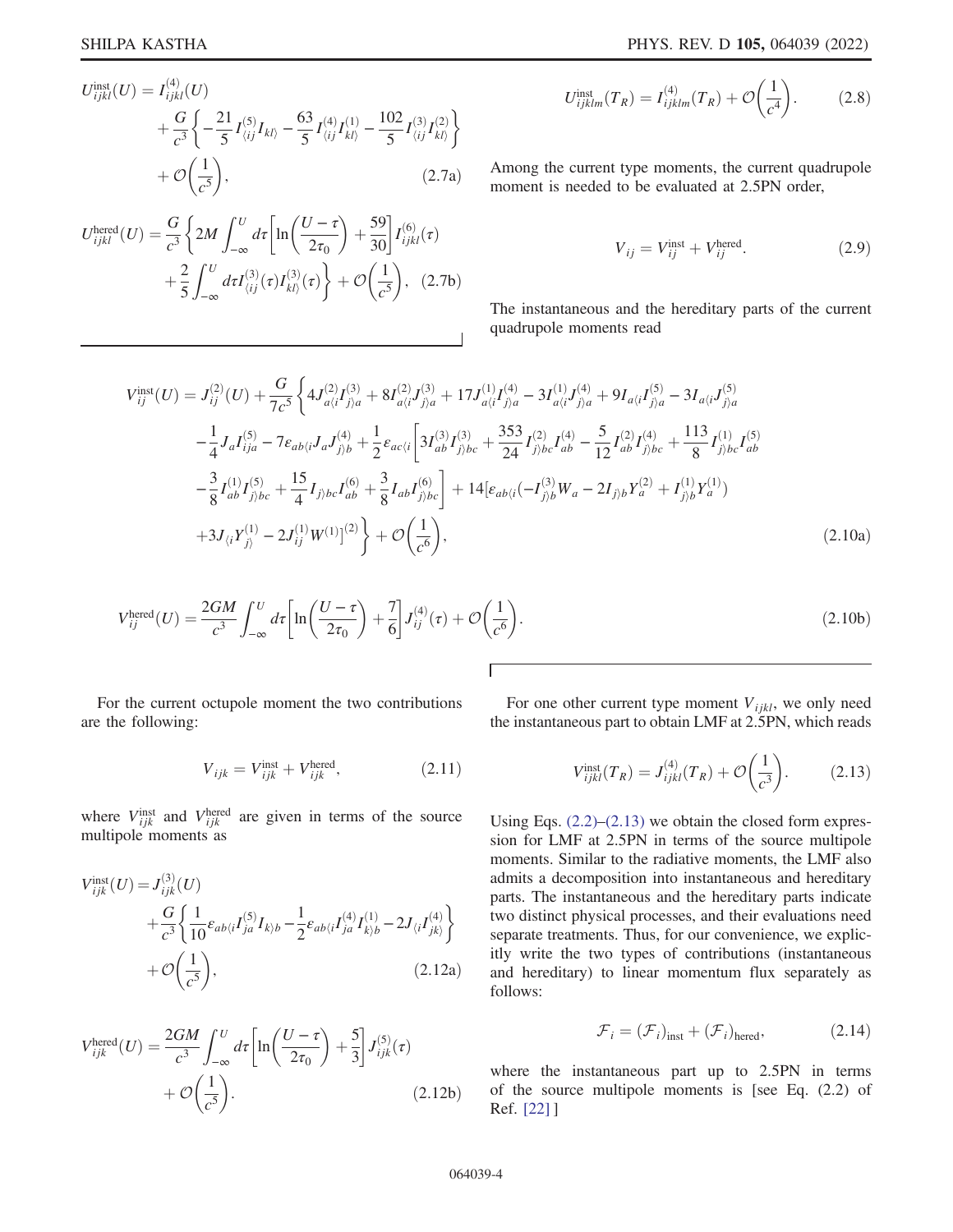$$
\begin{split} (\mathcal{F}_{i})_{\text{inst}} &= \frac{G}{c^{7}} \bigg\{ \frac{2}{63} I_{ijk}^{(4)} J_{jk}^{(3)} + \frac{16}{45} e_{ijk} I_{ja}^{(3)} J_{k0}^{(3)} + \frac{1}{c^{2}} \bigg[ \frac{1}{1134} I_{ijk}^{(5)} J_{jk}^{(4)} + \frac{4}{63} J_{ijk}^{(4)} J_{jk}^{(3)} + \frac{1}{126} e_{ijk} I_{jab}^{(4)} J_{kab}^{(4)} \bigg] \\ &+ \frac{1}{c^{4}} \bigg[ \frac{1}{59400} I_{ijklm}^{(6)} I_{jklm}^{(5)} + \frac{2}{945} J_{ijk}^{(5)} J_{jk}^{(4)} + \frac{2}{14175} e_{ijk} I_{jabc}^{(5)} J_{kabc}^{(5)} \bigg] \\ &+ \frac{G}{c^{5}} \bigg[ \frac{G}{63} \bigg( I_{ijk}^{(4)} \bigg[ I_{a(j)}^{(4)} I_{k0} - \frac{4}{7} I_{a(j)}^{(4)} I_{k0} - I_{a(j)}^{(4)} I_{k0}^{(2)} - \frac{4}{7} I_{a(j)}^{(3)} I_{k0}^{(4)} + \frac{1}{3} e_{ab(j} I_{k0}^{(5)} J_{b} \\ &+ 4[W^{(2)} I_{jk} - W^{(1)} I_{jk}^{(1)}]^{(3)} \bigg] + I_{jk}^{(3)} \bigg[ - \frac{43}{12} I_{a(i)}^{(4)} I_{jk0}^{(4)} - \frac{17}{12} I_{a(i)}^{(3)} I_{k0}^{(4)} + \frac{1}{5} e_{ab(i} ( - 12J_{i0}^{(3)} I_{k0}^{(2)} + \frac{1}{2} I_{a(i)}^{(2)} I_{j0}^{(2)} - \frac{17}{12} I_{a(i)}^{(3)} I_{j0}^{(4)} + \frac{1}{5} e_{ab(i} ( - 12J_{i0}^{(3)} I_{k0}^{(3)} + \frac{1}{2} I_{a(i)}^{(2)} I_{j0}^{(4)} + \frac{1}{2} I_{a(i)}^{(4)} I_{j0}^{(4)} + \frac{1}{4} I_{a(i} I_{j0}^{(
$$

where

$$
[W^{(2)}I_{ij} - W^{(1)}I_{ij}^{(1)}]^{(3)} = [2W^{(4)}I_{ij}^{(1)} + W^{(5)}I_{ij} - W^{(1)}I_{ij}^{(4)} - 2W^{(2)}I_{ij}^{(3)}],
$$
\n
$$
[W^{(2)}I_{ijk} - W^{(1)}I_{ijk}^{(1)} + 3I_{\langle ij}Y_{k\rangle}^{(1)}]^{(4)} = [W^{(6)}I_{ijk} + 3W^{(5)}I_{ijk}^{(1)} + 2W^{(4)}I_{ijk}^{(2)} - 3W^{(2)}I_{ijk}^{(4)} - 2W^{(3)}I_{ijk}^{(3)} - W^{(1)}I_{ijk}^{(5)} + 3I_{\langle ij}Y_{k\rangle}^{(5)} + 12I_{\langle ij}^{(1)}Y_{k\rangle}^{(4)} + 18I_{\langle ij}^{(2)}Y_{k\rangle}^{(3)} + 12I_{\langle ij}^{(3)}Y_{k\rangle}^{(2)} + 3I_{\langle ij}^{(4)}Y_{k\rangle}^{(1)}],
$$
\n(2.17)

$$
[\varepsilon_{ab\langle i}(-I_{j\rangle b}^{(3)}W_a - 2I_{j\rangle b}Y_a^{(2)} + I_{j\rangle b}^{(1)}Y_a^{(1)})]^{(3)} = \varepsilon_{ab\langle i}(-I_{j\rangle b}^{(6)}W_a - 3I_{j\rangle b}^{(5)}W_a^{(1)} - 3I_{j\rangle b}^{(4)}W_a^{(2)} - I_{j\rangle b}^{(3)}W_a^{(3)} - 2I_{j\rangle b}Y_a^{(3)} - 5I_{j\rangle b}^{(1)}Y_a^{(4)} - 3I_{j\rangle b}^{(2)}Y_a^{(3)} + I_{j\rangle b}^{(3)}Y_a^{(2)} + I_{j\rangle b}^{(4)}Y_a^{(1)}), \tag{2.18}
$$

$$
[3J_{\langle i}Y_{j\rangle}^{(1)} - 2J_{ij}^{(1)}W^{(1)}]^{(3)} = [3J_{\langle i}Y_{j\rangle}^{(4)} - 2J_{ij}^{(1)}W^{(4)} - 6J_{ij}^{(2)}W^{(3)} - 6J_{ij}^{(3)}W^{(2)} - 2J_{ij}^{(4)}W^{(1)}].
$$
\n(2.19)

In the above equations, symmetric trace-free projections of the multipole moments are denoted by the angular brackets  $(\langle \rangle)$ around their indices, and the underlined indices are excluded while taking the projection. And the hereditary contribution to LMF at 2.5PN is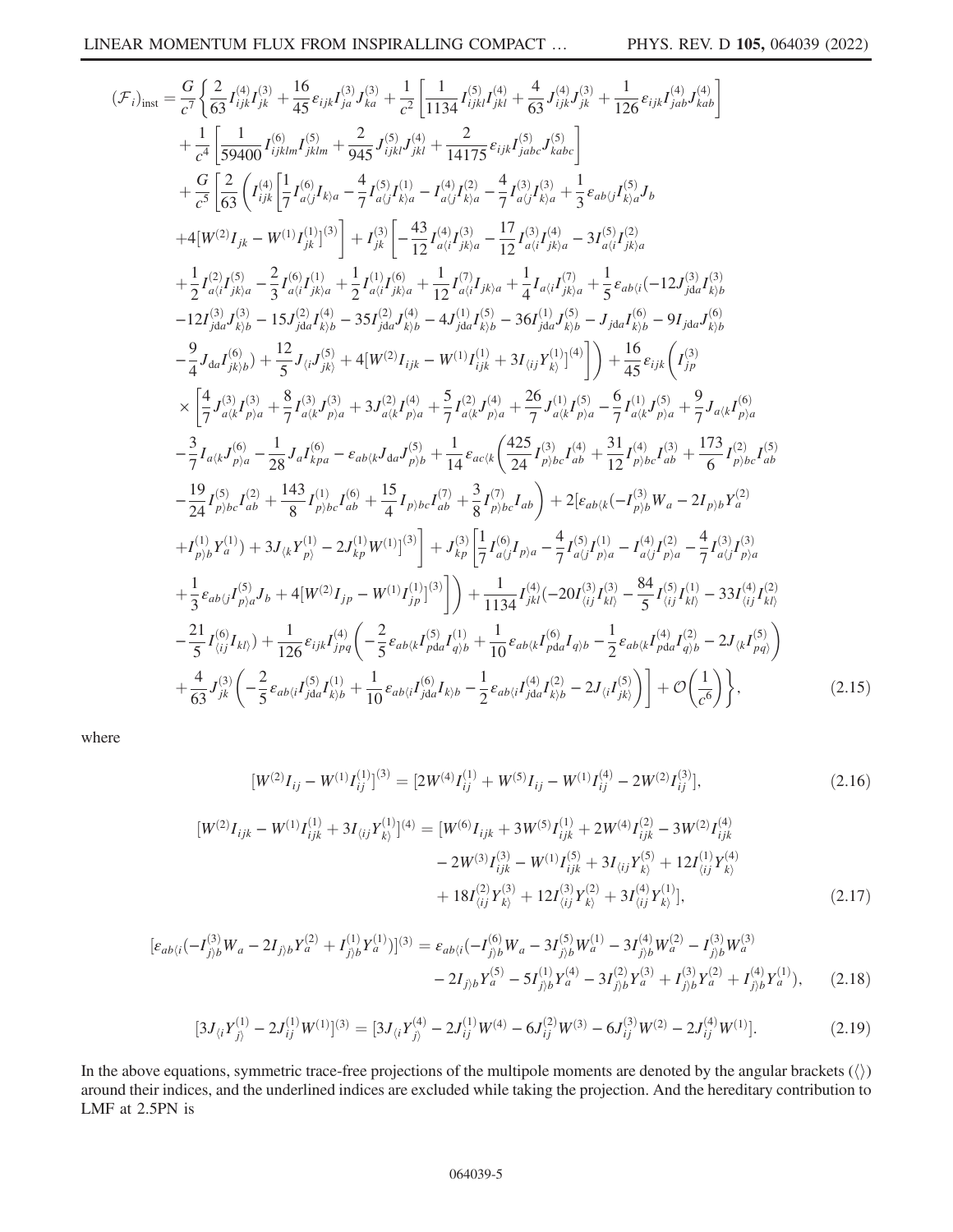<span id="page-5-3"></span>
$$
(\mathcal{F}_{i})_{\text{hered}} = \frac{4G^{2}M}{63c^{10}}I_{ijk}^{(4)}(U)\int_{0}^{\infty}d\tau\left[\ln\left(\frac{\tau}{2\tau_{0}}\right)+\frac{11}{12}\right]I_{jk}^{(5)}(U-\tau)+\frac{4G^{2}M}{63c^{10}}I_{jk}^{(3)}(U)\int_{0}^{\infty}d\tau\left[\ln\left(\frac{\tau}{2\tau_{0}}\right)+\frac{97}{60}\right]I_{ijk}^{(6)}(U-\tau) +\frac{32G^{2}M}{45c^{10}}\epsilon_{ijk}I_{ja}^{(3)}(U)\int_{0}^{\infty}d\tau\left[\ln\left(\frac{\tau}{2\tau_{0}}\right)+\frac{7}{6}\right]J_{ka}^{(5)}(U-\tau)+\frac{32G^{2}M}{45c^{10}}\epsilon_{ijk}J_{ka}^{(3)}(U)\int_{0}^{\infty}d\tau\left[\ln\left(\frac{\tau}{2\tau_{0}}\right)+\frac{11}{12}\right]I_{ja}^{(5)}(U-\tau) +\frac{G^{2}M}{567c^{12}}I_{ijkl}^{(5)}(U)\int_{0}^{\infty}d\tau\left[\ln\left(\frac{\tau}{2\tau_{0}}\right)+\frac{97}{60}\right]I_{jkl}^{(6)}(U-\tau)+\frac{G^{2}M}{567c^{12}}I_{jkl}^{(4)}(U)\int_{0}^{\infty}d\tau\left[\ln\left(\frac{\tau}{2\tau_{0}}\right)+\frac{59}{30}\right]I_{ijkl}^{(7)}(U-\tau) +\frac{G^{2}M}{63c^{12}}\epsilon_{ijk}I_{jab}^{(4)}(U)\int_{0}^{\infty}d\tau\left[\ln\left(\frac{\tau}{2\tau_{0}}\right)+\frac{5}{3}\right]J_{kab}^{(6)}(U-\tau)+\frac{G^{2}M}{63c^{12}}\epsilon_{ijk}J_{kab}^{(4)}(U)\int_{0}^{\infty}d\tau\left[\ln\left(\frac{\tau}{2\tau_{0}}\right)+\frac{97}{60}\right]I_{jab}^{(6)}(U-\tau) +\frac{8G^{2}M}{63c^{12}}J_{ijk}^{(4)}(U)\int_{0}^{\infty}
$$

Г

# <span id="page-5-0"></span>III. ORBITAL DYNAMICS OF THE COMPACT BINARY SOURCE

In the previous section, we have provided an explicit closed form expression of the far-zone linear momentum flux from a compact binary system in terms of various source multipole moments. Here we specialize to the case of a nonspinning compact binary system in quasielliptical orbits, with the component masses  $m_1$  and  $m_2$  with  $m_1 \ge m_2$ , the total mass  $m = m_1 + m_2$ , and the symmetric mass ratio  $\eta = m_1 m_2/m^2$ . Since the binary constituents are nonspinning, the motion is completely confined in a plane with a relative separation,

$$
\mathbf{x} = \mathbf{x}_1 - \mathbf{x}_2 = r\hat{\mathbf{n}},\tag{3.1}
$$

with  $r = |x|$ ,  $x_1$  and  $x_2$  are the position vectors of the component masses, and  $\hat{\bf{n}}$  is the unit vector along the relative separation vector. In polar coordinates,

$$
\hat{\mathbf{n}} = \frac{\mathbf{x}}{r} = \cos \phi \hat{\mathbf{e}}_{\mathbf{x}} + \sin \phi \hat{\mathbf{e}}_{\mathbf{y}},
$$
(3.2)

<span id="page-5-4"></span>where  $\phi$  is the orbital phase of the binary, and  $\hat{\mathbf{e}}_{\mathbf{x}}$ and  $\hat{\mathbf{e}}_{\mathbf{v}}$  are the unit vectors along x and y axes. The relative velocity and acceleration for the system are the following:

$$
\mathbf{v} = \frac{\mathrm{d}\mathbf{x}}{\mathrm{d}t}
$$
  
=  $(\dot{r}\cos\phi - r\dot{\phi}\sin\phi)\hat{\mathbf{e}}_{\mathbf{x}} + (\dot{r}\sin\phi + r\dot{\phi}\cos\phi)\hat{\mathbf{e}}_{\mathbf{y}},$  (3.3)

$$
\mathbf{a} = \frac{\mathrm{d}\mathbf{v}}{\mathrm{d}t} = \frac{\mathrm{d}^2\mathbf{x}}{\mathrm{d}^2t}.
$$
 (3.4)

To calculate the 2.5PN accurate LMF, we need the time derivative of the source multipole moments. Hence we need 2.5PN accurate equations of motion for the compact binary system. We use the same from Ref. [[50](#page-19-34),[51](#page-19-35)] in the center of mass frame. The equation of motion can be used to write down the following expressions in order to obtain the derivatives of the multipole moments:

$$
\dot{v} = \frac{\mathbf{a} \cdot \mathbf{v}}{v},\tag{3.5}
$$

$$
\ddot{r} = \frac{1}{r} \left[ (v^2 - \dot{r}^2) + \mathbf{a} \cdot \mathbf{x} \right],\tag{3.6}
$$

where  $\dot{r}$  and  $\ddot{r}$  denote the first and the second time derivatives of the orbital separation  $r$ , respectively, and we denote the magnitude of the orbital velocity by  $v = |v|$ .

To evaluate the instantaneous and the hereditary contributions to the LMF, we would also need the explicit expressions for the various multipole moments for compact binaries moving in quasielliptical orbits. These are obtained from the long algebraic computations (see Ref. [[45](#page-19-36)] for details) using MPM-PN formalism [[52](#page-20-0)]. The expressions are too long to be explicitly quoted here. Hence we point to Refs. [[51](#page-19-35),[53](#page-20-1)] for those.

## <span id="page-5-1"></span>IV. INSTANTANEOUS CONTRIBUTION TO THE LINEAR MOMENTUM FLUX

<span id="page-5-2"></span>With all the ingredients provided in the previous sections we now compute the instantaneous contribution to the LMF using the source multipole moments. First, we calculate all the time derivatives of the source multipole moments using the equation of motion as quoted in Ref. [[51](#page-19-35)] at 2.5PN. Next, we perform all the contractions in Eq. [\(2.15\)](#page-3-1), and the resulting instantaneous linear momentum flux in terms of dynamical variables  $(r, \dot{r}, v, v, x)$  is given by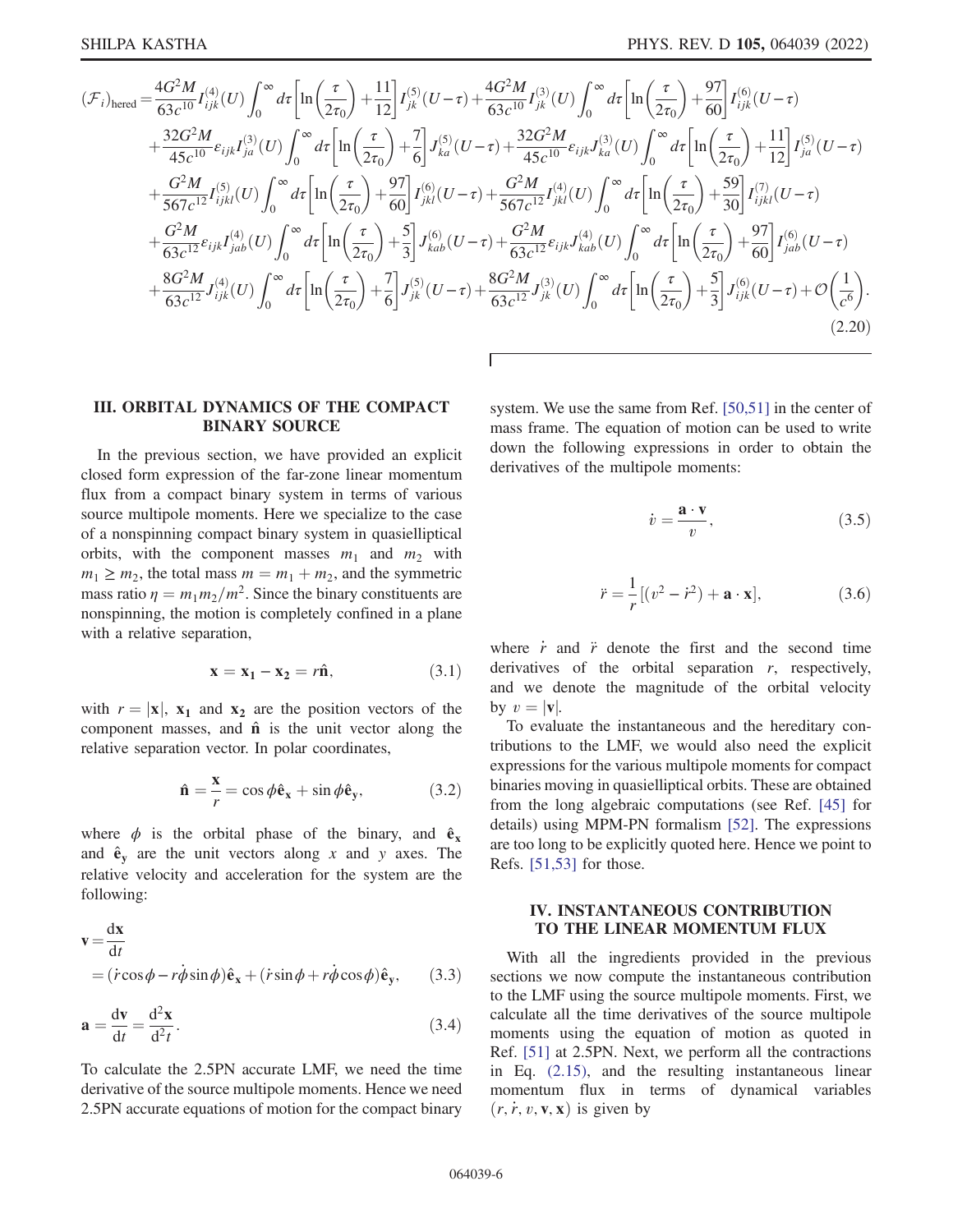$$
\begin{split} &(\mathcal{F}_{i})_{\text{inst}}=\frac{64}{105}\frac{G^{3}m^{4}}{r^{4}c^{7}}\sqrt{1-4\eta}\eta^{2}\bigg[\bigg(r\frac{3Gm}{2}\frac{45}{r}-\frac{45}{8}r^{2}+\frac{55}{8}v^{2}\bigg]+\frac{1}{c^{2}}\bigg(\frac{G^{2}m^{2}}{r^{2}}r\bigg[-\frac{295}{24}+\frac{1}{12}\eta\bigg]+\frac{Gm}{r}r\bigg[\bigg(-\frac{4358}{48}+\frac{239}{12}\eta\bigg)v^{2}\bigg] \\ &+\bigg(\frac{12301}{144}-\frac{73}{9}\eta\bigg)r^{2}\bigg]+v^{4}r\bigg[\frac{851}{24}-\frac{779}{24}\eta\bigg]-v^{2}r^{3}\bigg[\frac{1417}{12}-\frac{1877}{24}\eta\bigg]+\frac{1843}{72}-\frac{679}{6}\eta\bigg]\bigg)+\frac{1}{c^{4}}\bigg(r\bigg[\frac{73}{22}+\frac{123565}{264}\eta\bigg]\\ &-\frac{5495}{33}\eta^{2}\bigg]+\frac{G^{3}m^{3}}{r^{3}}\bigg[\frac{512781}{1584}+\frac{15773}{264}\eta-\frac{607}{264}\eta^{2}\bigg]+\frac{G^{2}m^{2}}{r^{2}}\bigg[\bigg(-\frac{803423}{1584}+\frac{536}{32}\eta-\frac{1433}{368}\eta^{2}\bigg)r^{2}+\bigg(\frac{189413}{396}-\frac{754361}{3168}\eta+\frac{26527}{396}\eta^{2}\bigg)v^{2}\bigg]-\frac{Gm}{r}r\bigg[\bigg(\frac{329405}{528}-\frac{102581}{96}\eta+\frac{21603}{88}\eta^{2}\bigg)r^{4}-\bigg(\frac{292697}{352}-\frac{113233}{72}\eta+\frac{463801}{1056}\eta^{2}\bigg)v^{2}\bigg] \\ &+\frac{r^{6}\bigg[\frac{85}{44}-\frac{187945}{10
$$

 $\Gamma$ 

As a consistency check, we confirm that Eq.  $(4.1)$  agrees with the result provided in Ref. [54] and the nonspinning contribution to the LMF quoted in Ref. [55]. One may notice here that the component of the linear momentum flux along the radial direction (i.e., the term associated with the radial direction,  $x$ ) depends on  $\dot{r}$ , and hence in case of quasicircular orbit contributions from these terms are 0 and the emission of linear momentum is along the direction of the relative velocity vector, v. Although this is true only up to relative 2PN order.

The above expression for linear momentum flux is given in terms of generic dynamical variables  $r, \dot{r}$ , and  $v$ . While specializing to the case of quasielliptical orbits, it is convenient to express these dynamical variables in terms of the parameters associated with quasielliptical orbits, namely the generalized OKR of the orbital dynamics. One needs 2.5PN QKR to compute the 2.5PN LMF in terms of the orbital parameters. In the next section we briefly start with the description of the parametrization of Keplerian orbits followed by its PN generalization, the quasi-Keplerian (QK) representation.

## <span id="page-6-0"></span>V. KEPLERIAN AND QUASI-KEPLERIAN **PARAMETRIZATION**

<span id="page-6-1"></span>The Keplerian parametrization for the Newtonian motion of a compact binary system is widely used in describing celestial mechanics. In polar coordinates and in the center of mass frame, the parametrization is given by

$$
r_N = a_N(1 - e_N \cos u),\tag{5.1a}
$$

$$
\phi_{\rm N} = V_N,\tag{5.1b}
$$

$$
l_{N} = n(t - t_{0}) = u - e \sin u,
$$
 (5.1c)

$$
v = V_{\rm N}(u) \equiv 2 \arctan\left[\left(\frac{1+e}{1-e}\right)^2 \tan\left(\frac{u}{2}\right)\right],\qquad(5.1d)
$$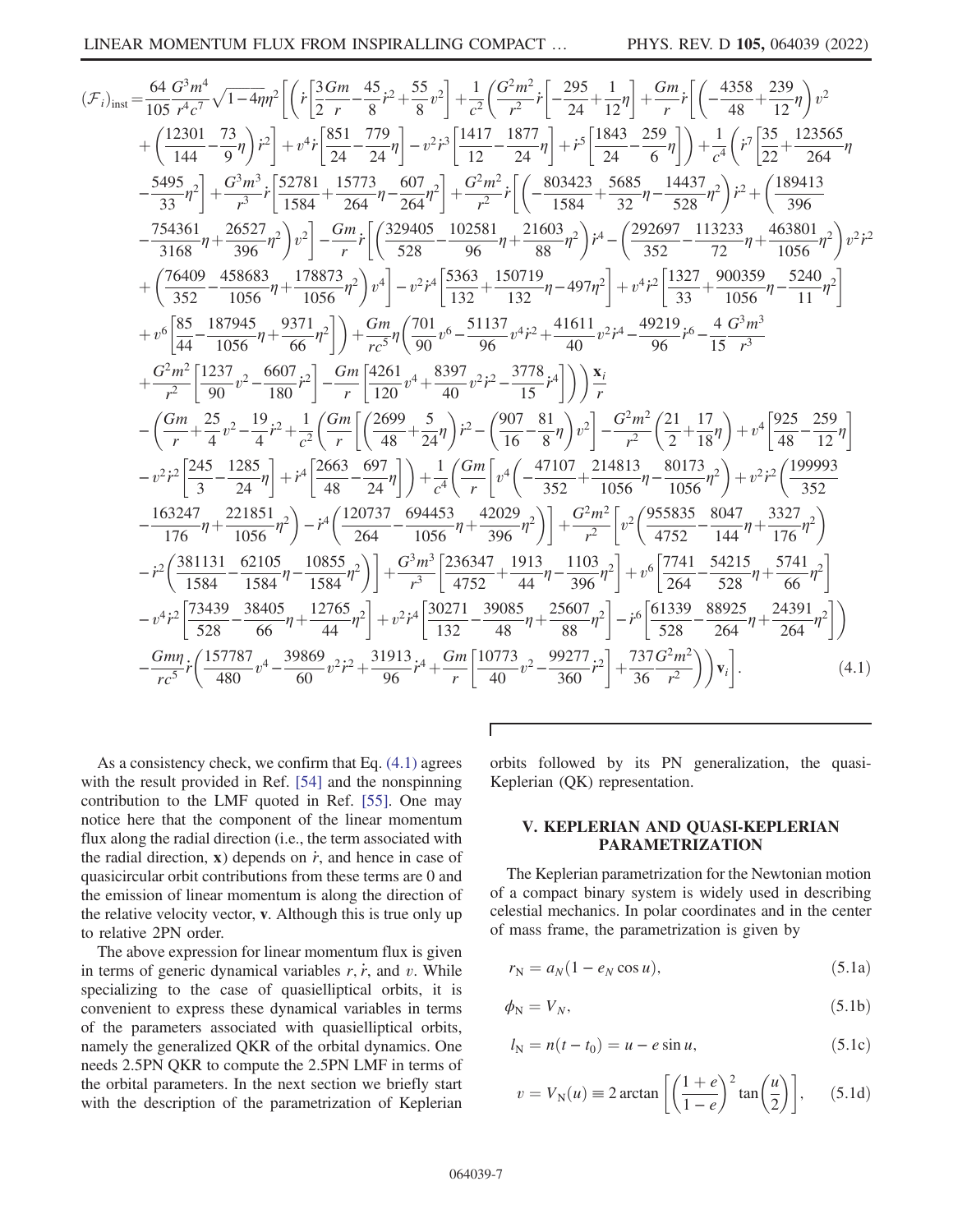where subscript N denotes the Newtonian quantities.  $r_N$ and  $\phi_N$  together define the relative separation vector,  $\mathbf{r}_N = r_N(\cos \phi_N, \sin \phi_N, 0)$ . The semimajor axis of the orbit is  $a_N$  with an eccentricity  $e_N$ . Both of these can be written in terms of the conserved orbital energy and angular momentum which completely define the orbits. Here  $u, v, l$ are the eccentric, true, and mean anomalies and  $n$  is the mean motion,  $n = 2\pi/P$ , where P is the radial orbital (periastron to periastron) period.

Having discussed the Keplerian representation (KR), we now describe the PN extension of the KR, the quasi-Keplerian representation at 2.5PN. In 1985, Damour and Deruelle generalized this parametrization up to 1PN [\[56\]](#page-20-4) and proposed a "Keplerian like parametrization." Later in Refs. [[57](#page-20-5)–[59\]](#page-20-6) the 2PN extension of the parametric solution has been quoted. The 3PN extension of the same is discussed in Ref. [\[60\]](#page-20-7). The 3PN QK parametrization is obtained considering 3PN conservative contributions to the binary motion, and it admits very similar expressions as the Keplerian one but with more complex structure. To obtain 2.5PN accurate LMF, it is sufficient to use 2PN accurate QKR of the orbital motion. Hence, in this section we only describe the 2PN QKR of the conservative dynamics as an extension of Eqs.  $(5.1)$ ,

<span id="page-7-1"></span>
$$
r = a_r(1 - e_r \cos u), \tag{5.2a}
$$

$$
\phi = \lambda + W(l; n, e_t),\tag{5.2b}
$$

$$
\lambda = (1 + k)n(t - t_0) + c_\lambda, \tag{5.2c}
$$

<span id="page-7-4"></span>
$$
W(l; n, e_t) = (1 + k)(v - l) + \frac{f_{4\phi}}{c^4} \sin 2v + \frac{g_{4\phi}}{c^4} \sin 3v,
$$
 (5.2d)

<span id="page-7-3"></span>
$$
l = n(t - t_0) + c_l
$$
  
=  $u - e_t \sin u + \frac{g_{4t}}{c^4} (v - u) + \frac{f_{4t}}{c^4} \sin v,$  (5.2e)

$$
v = V(u) \equiv 2\arctan\left[\left(\frac{1+e_{\phi}}{1-e_{\phi}}\right)^{2}\tan\left(\frac{u}{2}\right)\right].
$$
 (5.2f)

The expressions of the functions  $f_{4t}$ ,  $g_{4t}$ ,  $f_{4\phi}$ ,  $f_{6\phi}$ , and  $g_{4\phi}$  are given in Ref. [[60](#page-20-7)].  $a_r$  is some 2PN equivalent "semimajor axis." Unlike the KR, in QKR, there appear three eccentricities  $e_r$ ,  $e_t$ , and  $e_{\phi}$ , instead of one to completely parametrize the motion. These eccentricities can also be written in terms of the 2PN conserved energy and the angular momentum. In the literature, it has been found to be convenient to use only  $e_t$  and the mean motion  $n$  as the constants of motion and express all the dynamical variables in terms of these two [[23](#page-19-20)]. Additionally one uses a combination of total mass and *n* given by  $\zeta = Gmn/c^3$ , as a<br>PN expansion parameter. However, it is equivalent to use PN expansion parameter. However, it is equivalent to use

 $x \left[ \sim \frac{(Gm\omega)}{c^3} \right]^{2/3}$  with  $\omega$  being the orbital frequency] and  $e_t$ <br>instead of  $\zeta$  and  $\omega$ . Since the convenient choice for a binary instead of  $\zeta$  and  $e_t$ . Since the convenient choice for a binary moving in quasi-circular orbit would be to use  $x$  as the PN expansion parameter, we stick to the variable  $x$  to express all our quantities here. One may notice that the PN expansion of LMF, Eq. [\(4.1\),](#page-5-2) is expressed as a series in  $1/c$ . One can easily use the relation between n, c,  $\zeta$ , and x in order to get the correct expression of the concerned quantity at every PN order. For the convenience of the readers, we provide the explicit expression, used in our calculation, for  $\zeta$  in terms of x,  $e_t$  below,

$$
\zeta = \frac{x^{3/2}}{(1 - e_t^2)^3} \left\{ 1 - 3e_t^2 + 3e_t^4 - e_t^6 + x(-3 + 6e_t^2 - 3e_t^4) + x^2 \left[ -\frac{9}{2} + 7\eta + \left( -\frac{33}{4} - \frac{\eta}{2} \right) e_t^2 + \left( \frac{51}{4} - \frac{13\eta}{2} \right) e_t^4 \right] \right\}.
$$
\n(5.3)

# <span id="page-7-0"></span>VI. INSTANTANEOUS LMF FOR COMPACT BINARIES IN TERMS OF QUASI-KEPLERIAN PARAMETERS IN THE SMALL ECCENTRICITY LIMIT

We have provided all the necessary ingredients to compute LMF from a compact binary moving in quasielliptical orbit in terms of its orbital elements. As a next step, we reexpress the instantaneous contribution to the LMF in terms of QK parameters. To be precise, we use Eqs. [\(5.2\)](#page-7-1) to reexpress Eq. [\(4.1\)](#page-5-2) in terms of  $\{x, e_t, u, \text{ and } \phi\}$ . For the instantaneous contributions we do not assume the orbital eccentricity to be small and quote the complete closed form expression valid for arbitrary values of eccentricity. We find it convenient to express the quantities in terms of  $\phi$  and u both which help to obtain the circular orbit limits quite straightforwardly. Finally, we quote the instantaneous contribution to the LMF emitted by a nonspinning compact binary system in a quasielliptical orbit,

<span id="page-7-2"></span>
$$
\mathcal{F}_{\text{inst}} = \frac{464 \, c^4}{105 \, G} \sqrt{1 - 4\eta} \eta^2 x^{11/2} \frac{1}{(1 - e_t^2)^2 (1 - e_t \cos u)^{11}} \times \left[ \mathcal{F}_{\cos \phi}^{\text{inst}} \mathcal{F}_{\sin \phi}^{\text{inst}} \right] \begin{bmatrix} \cos \phi & \sin \phi \\ \sin \phi & -\cos \phi \end{bmatrix} \begin{bmatrix} \hat{\mathbf{e}}_{\mathbf{x}} \\ \hat{\mathbf{e}}_{\mathbf{y}} \end{bmatrix}, \quad (6.1)
$$

$$
\mathcal{F}_{\cos\phi}^{\text{inst}} = \mathcal{F}_{\cos\phi;N}^{\text{inst}} + x\mathcal{F}_{\cos\phi;1\text{PN}}^{\text{inst}} + x^2 \mathcal{F}_{\cos\phi;2\text{PN}}^{\text{inst}} + x^{5/2} \mathcal{F}_{\cos\phi;2\text{SN}},
$$
\n(6.2)

where the explicit contributions at different PN orders are the following:

$$
\mathcal{F}_{\cos\phi;N}^{\text{inst}} = \frac{e_t}{58} (1 - e_t^2)^2 (1 - e_t \cos u)^4
$$
  
× (9 - 6e\_t^2 - 4e\_t \cos u + e\_t^2 \cos 2u) \sin u, (6.3)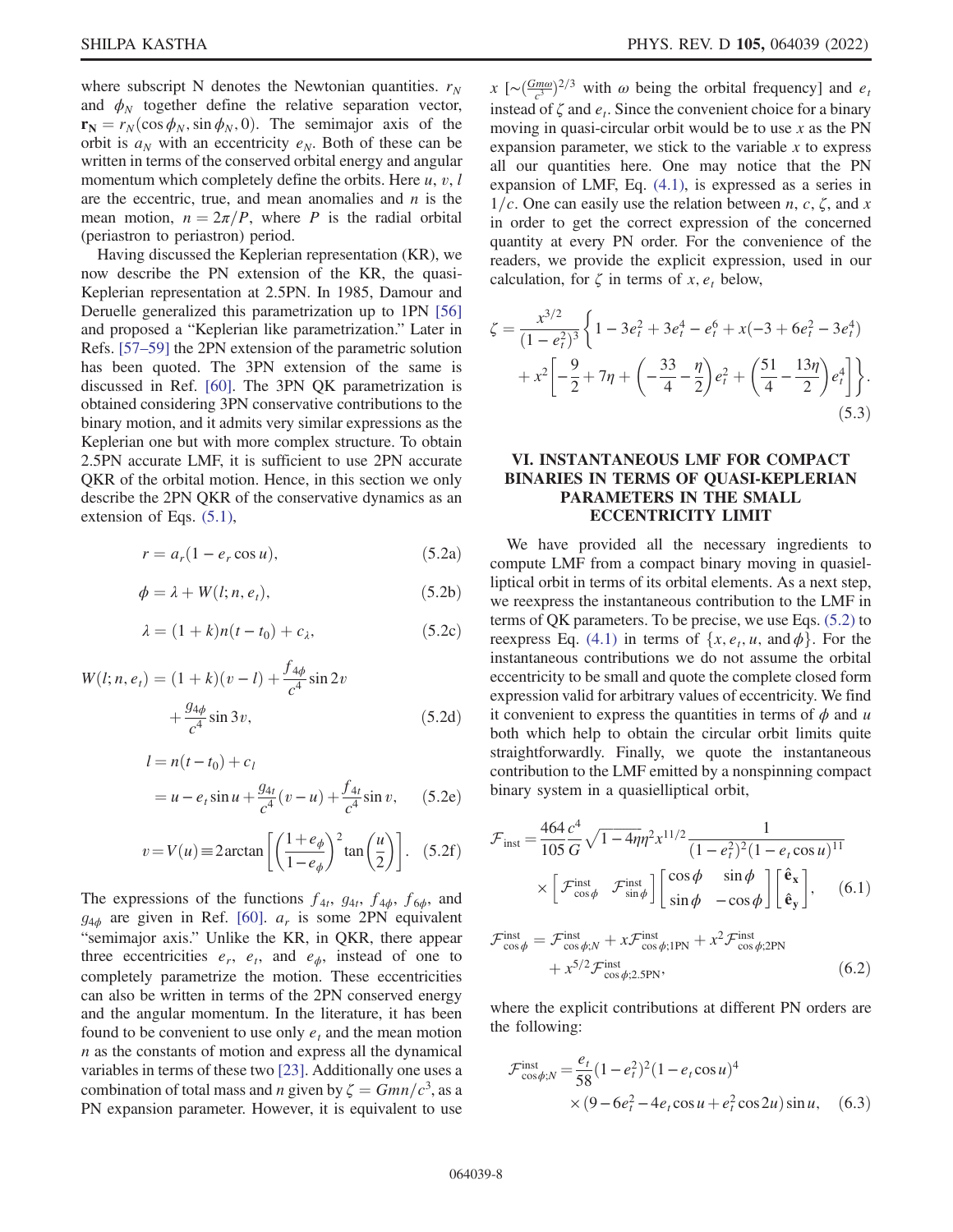$$
\mathcal{F}_{\cos\phi;HW}^{int} = -\frac{e_i}{4176}(1-e_i^2)(1-e_i\cos u)^2\sin u[52(183+29\eta)+e_i^2(7396-13190\eta-7e_i^2[2986-2727\eta]+e_i^4[10920-7407\eta])\n-4e_i\cos u(6948-1754\eta-e_i^2[7369-2586\eta]+e_i^4[3193-832\eta])+2e_i^2\cos 2u(1804-95\eta+4e_i^4[404-67\eta]\\-e_i^4[648-363\eta])-e_i^3(4\cos|3u|[145+2\eta+e_i^2(251-2\eta)]-3e_i\cos|4u|[46+\eta+e_i^2(20-\eta))]),\n(6.4)\n
$$
\mathcal{F}_{\cos\phi;NN}^{int} = -\left(e_i\left[-\frac{2473}{5742}-\frac{483137}{45936}\eta-\frac{1645}{12528}\eta^2\right]+e_i^2\left[\frac{1537571}{34452}+\frac{462007}{45936}\eta-\frac{481315}{137808}\eta^2\right]\cos u+e_i^2\left[-\frac{2106595}{22968}+25816\eta^2\right]\cos u+\left[\frac{210595}{275616}\eta^2\right]\cos u+\left[\frac{2120299}{275616}\eta^2\right]\cos u^2\right] +e_i^4\left[\left(\frac{1327449}{34452}-\frac{2556193}{275616}\eta^2\right]\cos u+\left(\frac{120299}{34452}-\frac{2076}{35618}\eta+\frac{8033}{68904}\eta^2\right)\cos|2u|\right] +e_i^4\left[\left(\frac{1327449}{34452}-\frac{2556193}{102464}\eta-\frac{2556193}{1102464}\eta^2\right]
$$
\n
$$
+\left(\frac{1826369}{34452}-\frac{19955}{5944}-\
$$
$$

$$
\mathcal{F}_{\cos\phi;2.5\text{PN}}^{\text{inst}} = \frac{1}{10440} (1 - e_t^2)^2 \eta [-20508 + 12700e_t \cos[u] - e_t^2 (82035 - 149499 \cos[2u]) - e_t^3 (56418 \cos u + 5878 \cos[3u]) \n+ e_t^4 (235851 - 271998 \cos[2u] - 1129 \cos[4u]) + e_t^5 (46952 \cos u + 4179 \cos[3u] + \cos[5u]) - e_t^6 (136804 \n- 124158 \cos[2u] - 1401 \cos[4u] - 29 \cos[6u]),
$$
\n(6.6)

$$
\mathcal{F}_{\sin\phi}^{\text{inst}} = \mathcal{F}_{\sin\phi;N}^{\text{inst}} + x\mathcal{F}_{\sin\phi;1\text{PN}}^{\text{inst}} + x^2 \mathcal{F}_{\sin\phi;2\text{PN}}^{\text{inst}} + x^{5/2} \mathcal{F}_{\sin\phi;2.5\text{PN}}^{\text{inst}}.
$$
(6.7)

where the explicit contributions at different PN orders are the following:

$$
\mathcal{F}_{\sin\phi;N}^{\text{inst}} = \frac{1}{29} (1 - e_t^2)^{5/2} (1 - e_t \cos u)^4 ([29 - 4e_t \cos u - (22 + 3\cos 2u)e_t^2] \cos \phi), \tag{6.8}
$$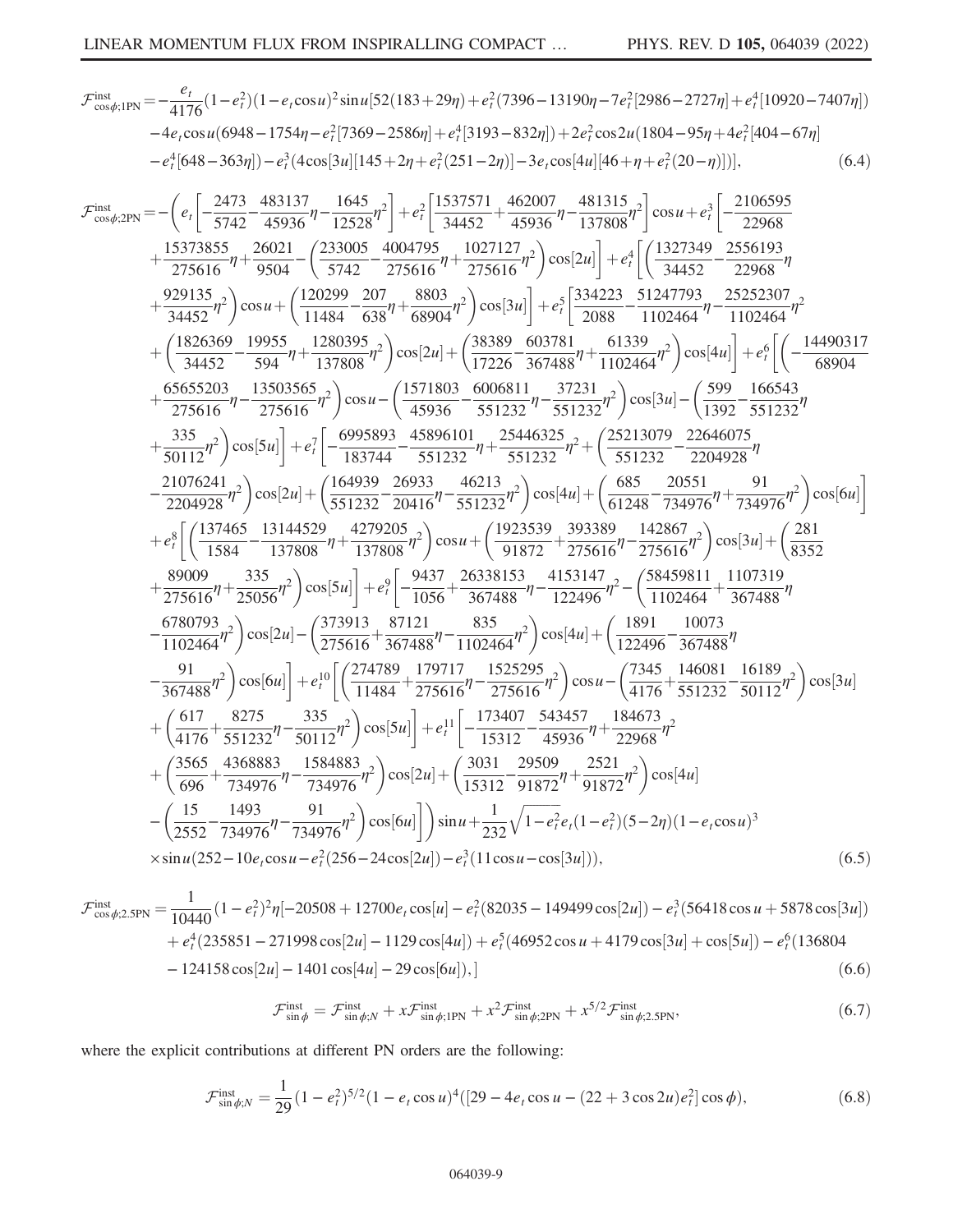$$
\mathcal{F}_{\text{sin}\phi;1\text{PN}}^{\text{inst}} = -\frac{1}{2088} (1 - e_7^2)^{3/2} (1 - e_7 \cos u)^2 (10848 + 4556\eta + e_7^2 (39054 - 27676\eta - e_7^2 [49881 - 30512\eta - 3e_7^2 (3953 - 2794\eta)])
$$
  
\n
$$
- e_7 \cos u (49878 - 10136\eta - e_7^2 [26067 - 6446\eta] - e_7^4 [8259 - 2394\eta])
$$
  
\n
$$
+ 2e_7^2 \cos[2u] (6708 - 1396\eta - e_7^2 (3255 - 1276\eta) - 3e_7^4 (719 - 4\eta))
$$
  
\n
$$
- 3e_7^3 \cos[3u] (13 + 70\eta - e_7^2 [589 + 22\eta]) - 3e_7^4 \cos[4u] (151 - 4\eta + e_7^2 [65 - 14\eta]) ),
$$
  
\n
$$
\mathcal{F}_{\text{sin}\phi;2\text{PN}}^{\text{inst}} = \frac{1}{116} (1 - e_7^2) (5 - 2\eta) (1 - e_7 \cos u)^3 (638 - 1588e_7^2 + 896e_7^4 + (468 - 458e_7^2 + 47e_7^4)e_7 \cos u
$$
  
\n
$$
- (130 - 136e_7^2)e_7^2 \cos[2u] - 3(4 - e_7^2)e_7^3 \cos[3u]) + \frac{1102464}{1102464} \sqrt{1 - e_7^2 ((-33742320 + 31536912\eta + 2353616\eta^2 + e_7^2 (226059048 - 75675888\eta - 33433600\eta^2) - e_7^4 (27954300 + 173455350\eta - 122385830\eta^2) - e_7^6 (334128948 - 474234540\eta + 1590
$$

$$
\mathcal{F}_{\sin\phi;2.5\text{PN}}^{\text{inst}} = -\frac{1}{10440} (1 - e_t^2)^{5/2} \eta \sin u [890669e_t - 1329517e_t^3 + 476628e_t^5 - e_t^2 (446788 - 390148e_t^2) \cos u + e_t^3 (24447 - 2667e_t^2) \cos[2u] - 2320e_t^4 \cos[3u] - 600e_t^5 \cos[4u]].
$$
\n(6.11)

 $\Gamma$ 

We find that in the circular orbit limit where  $e_t \rightarrow 0$ , Eq.  $(6.1)$  agrees with the 2PN LMF expression provided in Eq. (1) of  $[21]$  except for the 1.5PN term, which is a hereditary contribution discussed later in Sec. VII. We also confirm that in the same limit, our instantaneous contribution at  $2.5$ PN in Eq.  $(6.1)$  agrees with Eq.  $(3.13)$  of Ref. [22] provided an additional postadiabatic contribution [which is given in Eq. (8.9)] is added. Next, we cross-check various limiting cases of these results. In the Newtonian limit, Eq.  $(6.1)$  does not represent Eq.  $(2.23)$  of Ref.  $[18]$  in its present form. By accurately replacing u with  $\phi$ , we recover the correct limit. To be noted here, the replacement of u in terms of  $\phi$  at each successive order leads to aperiodic terms, having linear or quadratic dependence on  $\phi$  along with all the periodic terms in  $\phi$ . Here, one would readily agree that only the periodic terms in  $\phi$  contribute to the expression of the recoil for quasicircular orbits, since the other contributions are functions of eccentricity and hence 0. The aperiodic terms in  $\phi$  arise due to the fact that in this coordinate system defined by  $(a_r, e_t,$  and  $\phi)$ , along with the mass asymmetry that gives rise to the emission of LMF in the first place, there is another asymmetry in the orbital motion. Since the origin of the reference frame is at one of the foci of the elliptical orbits, the velocity at the pericenter is not the same as the velocity at the apocenter. As a result, there is a flux of linear momenta emitted along the preferred (toward the  $y$  axis in Ref. [18]) direction. This effect is discussed at the Newtonian order in Eq. (2.23) of Ref. [18]. In order to avoid these aperiodic terms which give rise to the diverging terms with respect to time, we choose to keep all the expressions in terms of  $x, e_t, u$ , and  $\phi$ . Having discussed the instantaneous contributions, we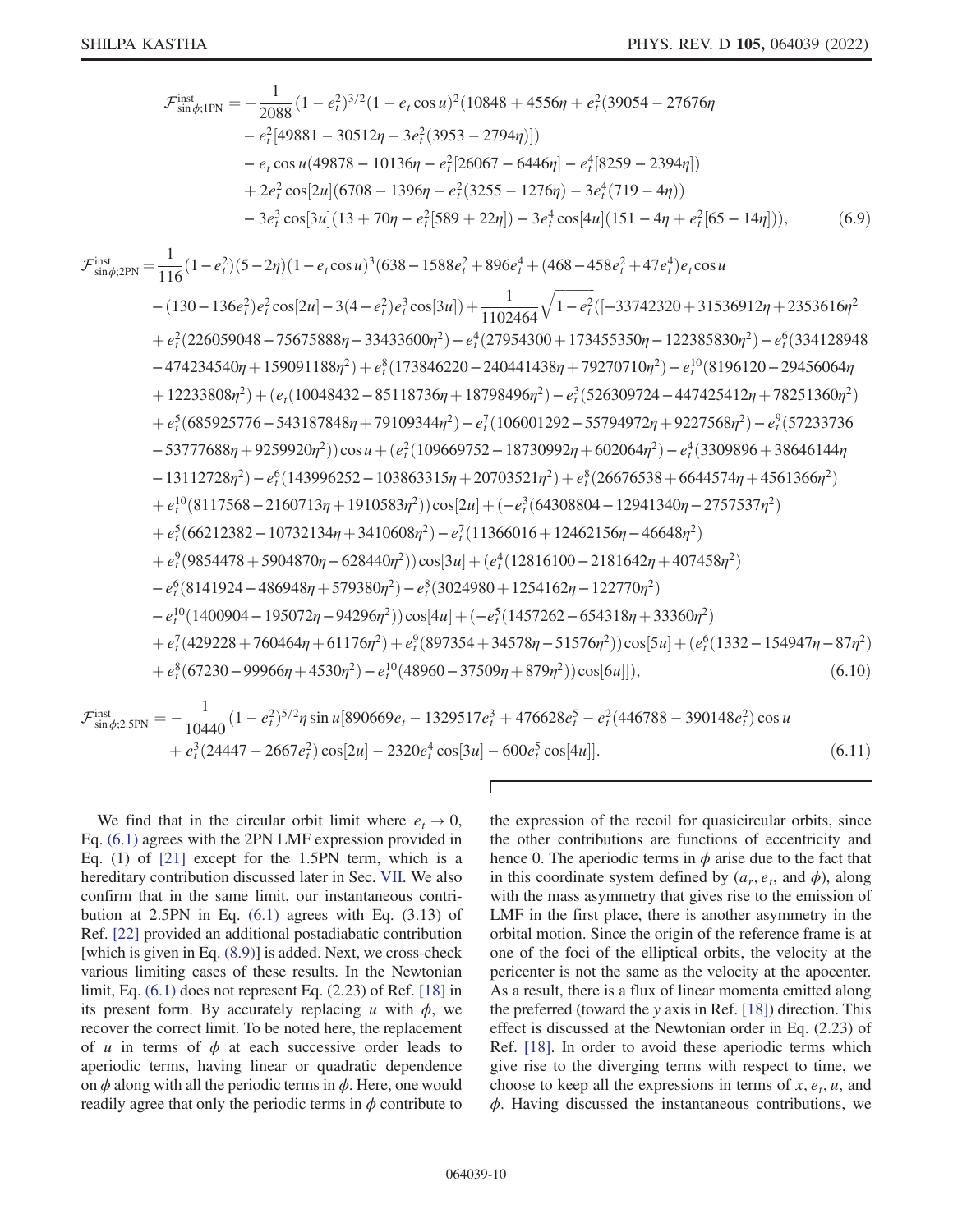now focus on the hereditary contribution at 1.5PN and 2.5PN in the next section.

## <span id="page-10-0"></span>VII. HEREDITARY CONTRIBUTION TO THE LINEAR MOMENTUM FLUX

Due to nonlinearity of Einstein's field equations, the time varying source moments couple to themselves and to the others. This gives rise to the hereditary contributions which depend on the entire history of the system [\[42\]](#page-19-37). The leading order hereditary interaction between the mass quadrupole moment  $(I_{ii})$  and mass monopole (M or the ADM mass) appears at relative 1.5PN order. To estimate the 2.5PN accurate LMF, we need to calculate the 1.5PN and 2.5PN hereditary contributions to it. The explicit contributions to the hereditary part from various source type multipole moments are quoted in Eq. [\(2.20\).](#page-5-3)

There are different methods proposed in the literature to compute the hereditary contributions. The first one is a semianalytical method in the frequency domain, proposed in Ref. [[61](#page-20-8)]. It is based on the Fourier decomposition of Keplerian motion [[62](#page-20-9)]. The general prescription of this decomposition at arbitrary PN order is discussed in [[61](#page-20-8)]. The Fourier decompositions of the multipole moments at Newtonian order simply read

$$
I_L(U) = \sum_{p=-\infty}^{\infty} \mathcal{I}_L e^{ip\ell},\tag{7.1}
$$

$$
J_{L-1}(U) = \sum_{p=-\infty}^{\infty} \mathcal{J}_{L-1} e^{ip\ell},
$$
 (7.2)

<span id="page-10-2"></span><span id="page-10-1"></span>with the inverse relation to be

$$
\mathcal{I}_L = \frac{1}{2\pi} \int_0^{2\pi} d\ell I_L(U) e^{-ip\ell},\tag{7.3}
$$

$$
\mathcal{J}_{L-1} = \frac{1}{2\pi} \int_0^{2\pi} d\ell J_{L-1}(U) e^{-ip\ell}.
$$
 (7.4)

All the Fourier coefficients in Eqs. [\(7.3\)](#page-10-1) and [\(7.4\)](#page-10-2) can easily be obtained as combinations of Bessel functions. With the correct normalization factors depicted in Eqs (5.1a) and (5.1b) of Ref. [\[61\]](#page-20-8), these coefficients are quoted in the Appendix of the same. This procedure can very well be adopted in order to compute hereditary contributions. However, another method is proposed in Ref. [\[63\]](#page-20-10) where the hereditary integrals are executed in the time domain. We employ this method here in order to obtain the 2.5PN hereditary contribution to LMF,  $(\mathcal{F}_i)_{\text{hered}}$ . The closed form expressions of the 2.5 PN hereditary contributions [see Eq. [\(2.20\)\]](#page-5-3) consist of several integrations on the various combinations of the source moments over time starting from the remote past to the current retarded time. All the terms are evaluated following the similar procedure. In this method, we first obtain every integral in terms of QK variables  $x, e_t, l, \lambda$  and then perform the time integrations. For example, we choose the first term in Eq. [\(2.20\)](#page-5-3), and for the reader's convenience we rewrite it here, in Eq. [\(7.5\),](#page-10-3)

<span id="page-10-3"></span>
$$
((\mathcal{F}_i)_{\text{hered}})_1 = \frac{4G^2 m}{63c^{10}} I_{\langle ijk \rangle}^{(4)}(t) \int_0^\infty d\tau \left[ \ln \left( \frac{\tau}{2\tau_0} \right) + \frac{11}{12} \right] \times I_{\langle jk \rangle}^{(5)}(t-\tau). \tag{7.5}
$$

To evaluate this integration, we first perform the contraction,  $I_{\langle ij\rangle}^{(4)}$  $\frac{d^{(4)}}{\langle ijk \rangle}(t)I^{(5)}_{\langle jk \rangle}$  $\frac{\partial f}{\partial k}$  (*t* − *τ*) to rewrite them as a sum over all their nonzero components explicitly in terms of the QK variables. As a result, this integral is expressed as a sum over a few integrals of the standard form

$$
\int_0^\infty d\tau e^{i\left[\alpha l(t-\tau)+\beta\lambda(t-\tau)\right]}\left[\ln\left(\frac{\tau}{2\tau_0}\right)+\frac{11}{12}\right],\qquad(7.6)
$$

which can be reduced to

$$
e^{i[aI(t)+\beta\lambda(t)]}\int_0^\infty d\tau e^{-i[aI(\tau)+\beta\lambda(\tau)]}\left[\ln\left(\frac{\tau}{2\tau_0}\right)+\frac{11}{12}\right],\qquad(7.7)
$$

with the fact that if  $l(t) = n(t - t_0)$  at the current time t, then at a retarded time  $(t - \tau)$ ,  $\ell(t - \tau)$ , and  $\lambda(t - \tau)$  are simply  $(\ell(t) - n\tau)$  and  $\lambda(t) - \lambda(\tau)$ , respectively, where *n* is the mean motion. The above integrals can be solved using the standard formula given by

$$
\int_0^\infty d\tau e^{i\sigma\tau} \ln\left(\frac{\tau}{2r_0}\right) = -\frac{1}{\sigma} \left[ \frac{\pi}{2} \text{Sign}(\sigma) + i(\ln(2|\sigma|r_0) + \gamma_E) \right],\tag{7.8}
$$

with  $\sigma$  being a combination of  $\alpha$ ,  $\beta$ ,  $\gamma_E$  (the Euler constant) and the function  $Sign(\sigma) = \pm 1$ . In this whole computation, we restrict ourselves in the small eccentricity limit and provide the results accurate up to  $\mathcal{O}(e_t)$ . Furthermore, since the effects of radiation reaction on the various variables  $x, e_t, l, \lambda$  start appearing at relative 2.5PN order, hence, they are neglected for the computation of these integrals. All the other integrals are similarly computed to find the complete hereditary contributions at 2.5PN. The two nonzero components of the hereditary contributions to the linear momentum flux in the small eccentricity limit read as

<span id="page-10-4"></span>
$$
\mathcal{F}_{\text{hered}} = \frac{464 \, c^4}{105 \, G} \sqrt{1 - 4\eta} \eta^2 x^7 \left[ \mathcal{F}_{\cos \phi}^{\text{hered}} \mathcal{F}_{\sin \phi}^{\text{hered}} \right]
$$

$$
\times \begin{bmatrix} \cos \phi & \sin \phi \\ \sin \phi & -\cos \phi \end{bmatrix} \begin{bmatrix} \hat{\mathbf{e}}_{\mathbf{x}} \\ \hat{\mathbf{e}}_{\mathbf{y}} \end{bmatrix}, \tag{7.9}
$$

$$
\mathcal{F}_{\cos\phi}^{\text{hered}} = x^{3/2} \mathcal{F}_{\cos\phi;1.5PN}^{\text{hered}} + x^{5/2} \mathcal{F}_{\cos\phi;2.5PN}^{\text{hered}},\tag{7.10}
$$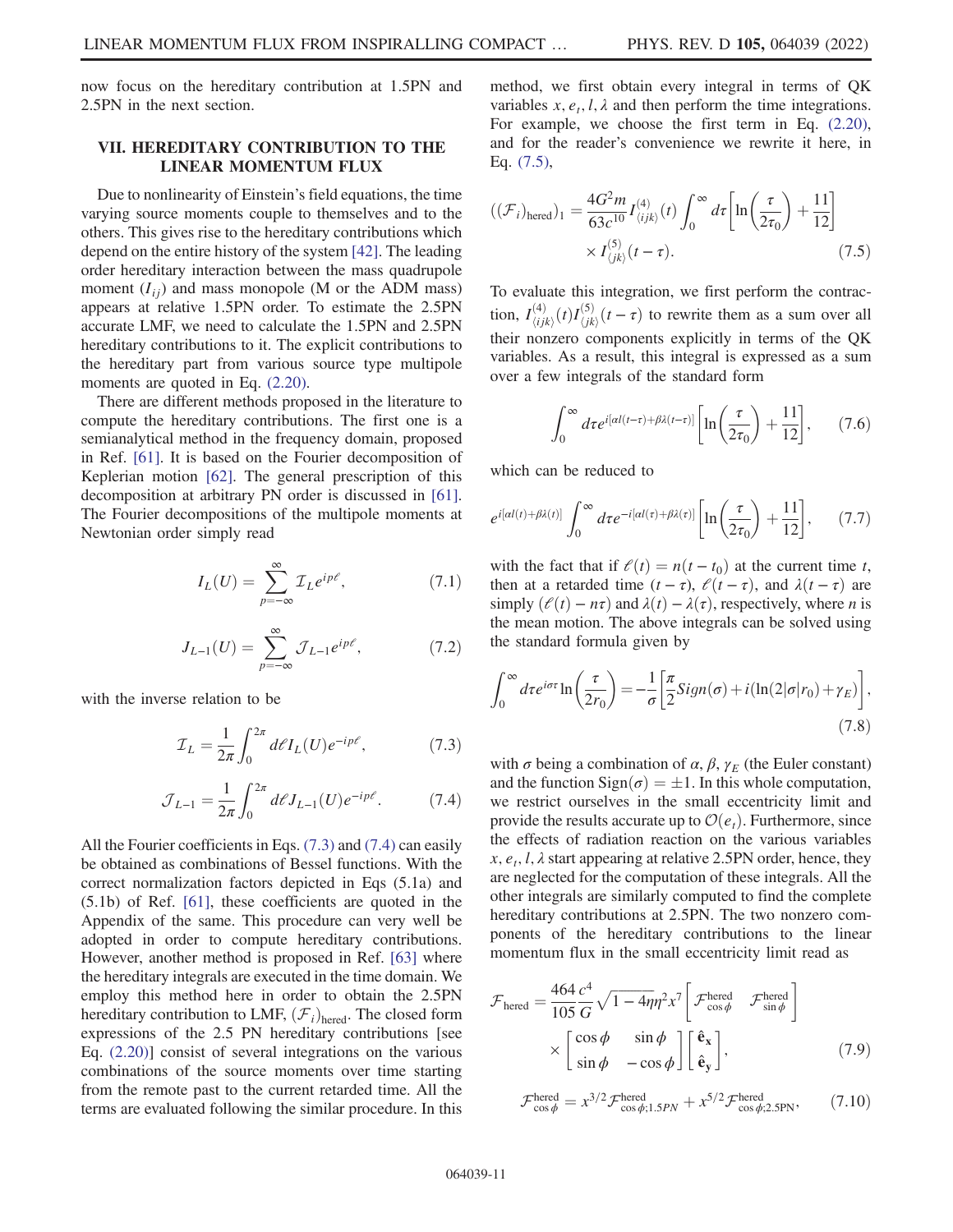$$
\mathcal{F}_{\cos\phi;1.5\text{PN}}^{\text{hered}} = -2 \log \frac{n}{\omega_0} - e_t \left( \cos[u] \left[ \frac{11277}{8410} + \frac{95951}{841} \log 2 - \frac{463563}{6728} \log 3 + \frac{523}{29} \log \frac{n}{\omega_0} \right] - \frac{39}{29} \pi \sin[u] \right) - e_t^2 \left( \frac{48657}{16820} + \frac{2343}{58} \log \frac{n}{\omega_0} + \frac{945141}{1682} \log 2 - \frac{4582737}{13456} \log 3 - \frac{2767}{464} \pi \sin[2u] + \cos[2u] \left[ \frac{126007}{16820} - \frac{463589}{1682} \log 2 - \frac{388557}{6728} \log 3 + \frac{78125}{464} \log 5 + \frac{2653}{58} \log \frac{n}{\omega_0} \right] \right),
$$
\n(7.11)

$$
\mathcal{F}_{\cos\phi,2.5PN}^{\text{hered}} = -\frac{196573}{50460} + \frac{38917}{25230}\eta - \left(\frac{32835}{841} - \frac{109740}{841}\eta\right)\log 2 + \left(\frac{77625}{3364} - \frac{66645}{841}\eta\right)\log 3 + \left(\frac{904}{87} + \frac{1400}{261}\eta\right)\log \left(\frac{n}{\omega_0}\right)
$$
  
+  $e_t\left(\cos u \left[-\frac{218401}{12615} + \frac{783692}{37845}\eta + \left(\frac{1307629}{2523} - \frac{664381}{7569}\eta\right)\log 2 - \left(\frac{8470827}{53824} + \frac{24589467}{53824}\eta\right)\log 3 - \left(\frac{234375}{1856} - \frac{703125}{1856}\eta\right)\log 5 + \left(\frac{5569}{87} + \frac{18127}{261}\eta\right)\log \left(\frac{n}{\omega_0}\right)\right] - \left(\frac{323099}{16704} + \frac{25325}{5568}\eta\right)\pi \sin u$   
+  $e_t^2\left(-\frac{100693}{1740} + \frac{17524951}{302760}\eta + \left[\frac{39737}{18} - \frac{4714343}{841}\eta\right]\log 2 - \left[\frac{1099125}{3712} - \frac{23785335}{107648}\eta\right]\log 3 - \left[\frac{26328125}{33408} - \frac{26328125}{11136}\eta\right]\log 5 + \left[\frac{533}{6} + \frac{17341}{87}\eta\right]\log \left(\frac{n}{\omega_0}\right) + \cos[2u]\left[-\frac{196331}{25230} + \frac{25418317}{302760}\eta\right]$   
-  $\left(\frac{20853451}{15138} - \frac{44982391}{7$ 

$$
\mathcal{F}_{\sin \phi}^{\text{hered}} = x^{3/2} \mathcal{F}_{\sin \phi; 1.5\text{PN}}^{\text{hered}} + x^{5/2} \mathcal{F}_{\sin \phi; 2.5\text{PN}}^{\text{hered}},\tag{7.13}
$$

where the contributions are

$$
\mathcal{F}_{\sin\phi;1.5\text{PN}}^{\text{hered}} = \frac{309}{58}\pi + e_t \left(\frac{5361}{116}\pi\cos u + \left(\frac{124698}{4205} + \frac{95951}{841}\log 2 - \frac{463563}{6728}\log 3 + \frac{407}{29}\log\left(\frac{n}{\omega_0}\right)\right)\sin u\right) + e_t^2 \left(\frac{23967}{232}\pi\right) + \frac{51961}{464}\pi\cos[2u] + \left[\frac{219667}{1682} + \frac{193375}{1682}\log 2 - \frac{1983609}{6728}\log 3 + \frac{78125}{464}\log 5 + \frac{3587}{58}\log\left(\frac{n}{\omega_0}\right)\right]\sin[2u]\right),\tag{7.14}
$$

$$
\mathcal{F}_{\sin\phi;2.5\text{PN}}^{\text{hered}} = -\frac{2663}{116}\pi - \frac{2185}{87}\pi\eta + e_t \left(-\left[\frac{628025}{5568} + \frac{4862903}{16704}\eta\right] \pi \cos u + \left[-\frac{5025971}{25230} - \frac{21195599}{302760}\eta - \left(\frac{1643716}{2523}\right)\right] \pi - \frac{2639701}{7569}\eta\right) \log 2 + \left(\frac{13725027}{53824} + \frac{16058907}{53824}\eta\right) \log 3 + \left(\frac{234375}{1856} - \frac{703125}{1856}\eta\right) \log 5 - \left(\frac{7958}{87}\right) \pi + \frac{1645}{29}\eta\right) \log\left(\frac{n}{\omega_0}\right) \sin u\right) + e_t^2 \left(-\frac{4328065}{33408}\pi - \frac{26893253}{33408}\pi\eta - \left[\frac{1738843}{33408}\pi + \frac{30155227}{33408}\pi\eta\right] \cos[2u] + \left[-\frac{16060223}{25230} - \frac{30465373}{67280}\eta - \left(\frac{9123587}{7569} + \frac{5419900}{7569}\eta\right) \log 2 + \left(\frac{162475587}{107648} - \frac{56210697}{107648}\eta\right) \log 3 - \left(\frac{14890625}{33408} - \frac{16484375}{33408}\eta\right) \log 5 - \left(\frac{8280}{29} + \frac{29548}{87}\eta\right) \log\left(\frac{n}{\omega_0}\right) \sin[2u]\right), \tag{7.15}
$$

where

$$
\omega_0 = \frac{1}{\tau_0} \exp\left[\frac{5921}{1740} + \frac{48}{29} \log 2 - \frac{405}{116} \log 3 - \gamma_E\right].
$$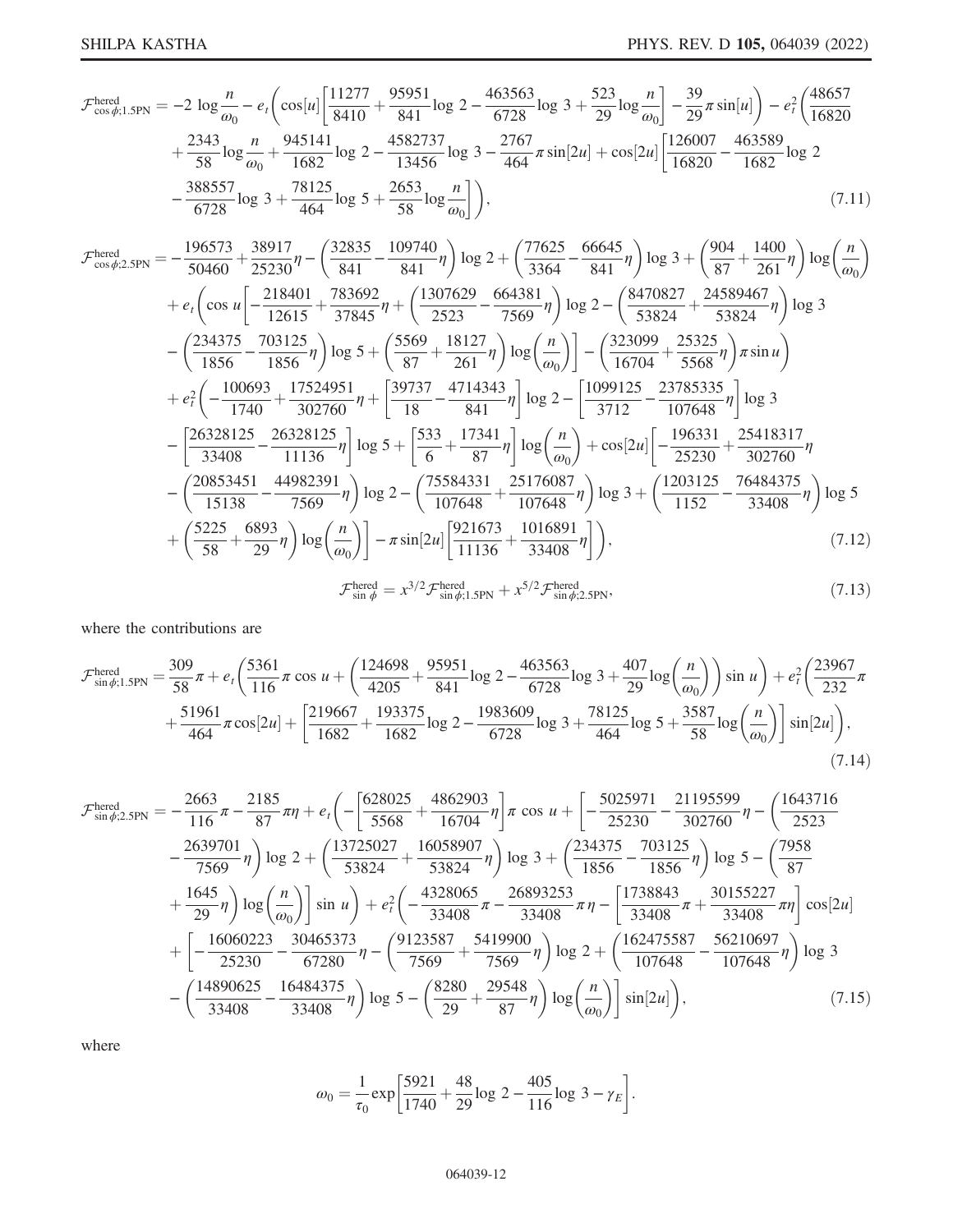# <span id="page-12-0"></span>VIII. POSTADIABATIC CORRECTIONS AT 2.5PN ORDER

In Sec. [V](#page-6-0) we have discussed the conservative quasi-Keplerian description of the binary motion and in the following two sections, obtain the instantaneous and the hereditary contributions to the LMF corresponding to the conservative dynamics where the basic assumption is that the PN parameter x and the eccentricity parameter  $e_t$ are the two intrinsic constants of motion. Apart from these two, there are two more extrinsic constants  $c_e$  and  $c_\lambda$ associated with the initial values of the two parameters  $\ell$ and  $\lambda$ , respectively [see Eq. [\(5.2\)\]](#page-7-1). Now in order to obtain LMF at 2.5PN we need to incorporate the effect of the radiation reaction on these constants which makes x and  $e_t$ to be a time varying function and the equations for the angles  $\ell$  and  $\lambda$ , i.e., Eqs. [\(5.2e\)](#page-7-3) and [\(5.2c\),](#page-7-4) modify to

$$
l(t) = \int_{t_0}^{t} n(t')dt' + c_l(t),
$$
 (8.1)

$$
\lambda(t) = \int_{t_0}^t (1 + k(t'))n(t')dt' + c_{\lambda}(t). \tag{8.2}
$$

To obtain these complete solutions, one uses the PN accurate equation of motion, Eq. [\(3.3\),](#page-5-4) with the correct dissipative contributions (see Ref. [\[63\]](#page-20-10) for a detailed prescription) which were neglected in the case of obtaining QK representation given in Eq. [\(5.2\).](#page-7-1) Hence, every quantity describing the binary motion has a two scale decomposition: a slow (radiation reaction time scale) secular drift (will be represented by a bar) and a fast periodic oscillation (orbital timescale) (will be represented by a tilde)

$$
x(t) = \bar{x}(t) + \tilde{x}(t),
$$
\n(8.3)

$$
e_t(t) = \bar{e}_t(t) + \tilde{e}_t(t), \qquad (8.4)
$$

$$
c_l(t) = \bar{c}_l(t) + \tilde{c}_l(t), \qquad (8.5)
$$

$$
c_{\lambda}(t) = \bar{c}_{\lambda}(t) + \tilde{c}_{\lambda}(t). \tag{8.6}
$$

We do not show the detailed computation of these quantities here. We simply quote the expressions for the periodic contributions,  $\tilde{x}, \tilde{e}_t \tilde{c}_l$ , and  $\tilde{c}_\lambda$ , in terms of their secular counterparts  $\bar{x}, \bar{e}_t\bar{c}_l$ , and  $\bar{c}_\lambda$  following Ref. [[63](#page-20-10)],

$$
\tilde{x}(t) = \eta \bar{x}^{7/2} \overline{e_t} \left[ 80 \sin(\overline{l}) + \frac{1436}{15} \overline{e_t} \sin(2\overline{l}) + \overline{e_t}^2 \left( \frac{4538}{15} \sin(\overline{l}) + \frac{6022}{45} \sin(3\overline{l}) \right) \right] + \mathcal{O}(\bar{x}^{9/2}),
$$
\n(8.7a)

$$
\widetilde{e}_t(t) = -\eta \overline{x}^{5/2} \left[ \frac{64}{5} \sin(\overline{l}) + \frac{352}{15} \overline{e_t} \sin(2\overline{l}) + \overline{e_t}^2 \left( \frac{1138}{15} \sin(\overline{l}) + \frac{358}{9} \sin(3\overline{l}) \right) \right] + \mathcal{O}(\overline{x}^{7/2}),
$$
\n(8.7b)

$$
\tilde{l}(t) = -\eta \bar{x}^{5/2} \left[ \frac{64}{5\overline{e_t}} \cos(\overline{l}) + \frac{352}{15} \cos(2\overline{l}) + \overline{e_t} \left( \frac{1654}{15} \cos(\overline{l}) + \frac{358}{9} \cos(3\overline{l}) \right) + \overline{e_t}^2 \left( \frac{694}{15} \cos(2\overline{l}) + \frac{1289}{20} \cos(4\overline{l}) \right) \right] + \mathcal{O}(\bar{x}^{7/2}),
$$
\n(8.7c)

$$
\tilde{\lambda}(t) = -\eta \bar{x}^{5/2} \left[ \frac{296}{3} \overline{e_t} \cos(\bar{t}) + \frac{199}{5} \overline{e_t}^2 \cos(2\bar{t}) \right] + \mathcal{O}(\bar{x}^{7/2}).
$$
\n(8.7d)

As it is evident from the above relations, the periodic contributions  $\tilde{x}, \tilde{e}_t \tilde{c}_t$ , and  $\tilde{c}_\lambda$  start at 2.5PN, are fully oscillatory in nature, and thus correctly describe the postadiabatic corrections to the dynamical variables. We adopt these relations to obtain the 2.5PN postadiabatic corrections to the components of LMF. We use the instantaneous contributions to LMF at Newtonian order [in Eqs.  $(6.1)$ ], substitute

$$
x \to \bar{x} + \tilde{x}, \tag{8.8a}
$$

$$
e_t \to \overline{e_t} + \widetilde{e_t}, \tag{8.8b}
$$

$$
l \to \bar{l} + \tilde{l}, \qquad (8.8c)
$$

$$
\lambda \to \bar{\lambda} + \tilde{\lambda},\tag{8.8d}
$$

<span id="page-12-1"></span>and replace  $\tilde{x}, \tilde{e}_t \tilde{c}_t$ , and  $\tilde{c}_\lambda$  by their slowly evolving counterparts to obtain the postadiabatic corrections. We find the postadiabatic corrections at 2.5PN to have the following closed-form expressions:

$$
\mathcal{F}^{\text{PA}} = \frac{464}{105} \frac{c^4}{G} \sqrt{1 - 4\eta} \eta^3 x^8 \left[ \mathcal{F}_{\cos \phi}^{\text{PA}} \mathcal{F}_{\sin \phi}^{\text{PA}} \right] \times \begin{bmatrix} \cos \phi & \sin \phi \\ \sin \phi & -\cos \phi \end{bmatrix} \begin{bmatrix} \hat{\mathbf{e}}_{\mathbf{x}} \\ \hat{\mathbf{e}}_{\mathbf{y}} \end{bmatrix},
$$
(8.9)

$$
\mathcal{F}_{\cos\phi}^{\text{PA}} = \frac{16}{435} (-54 - 507 \overline{e_t} \cos u \n+ \overline{e_t}^2 [2225 + 20232 \cos[2u]]), \qquad (8.10a)
$$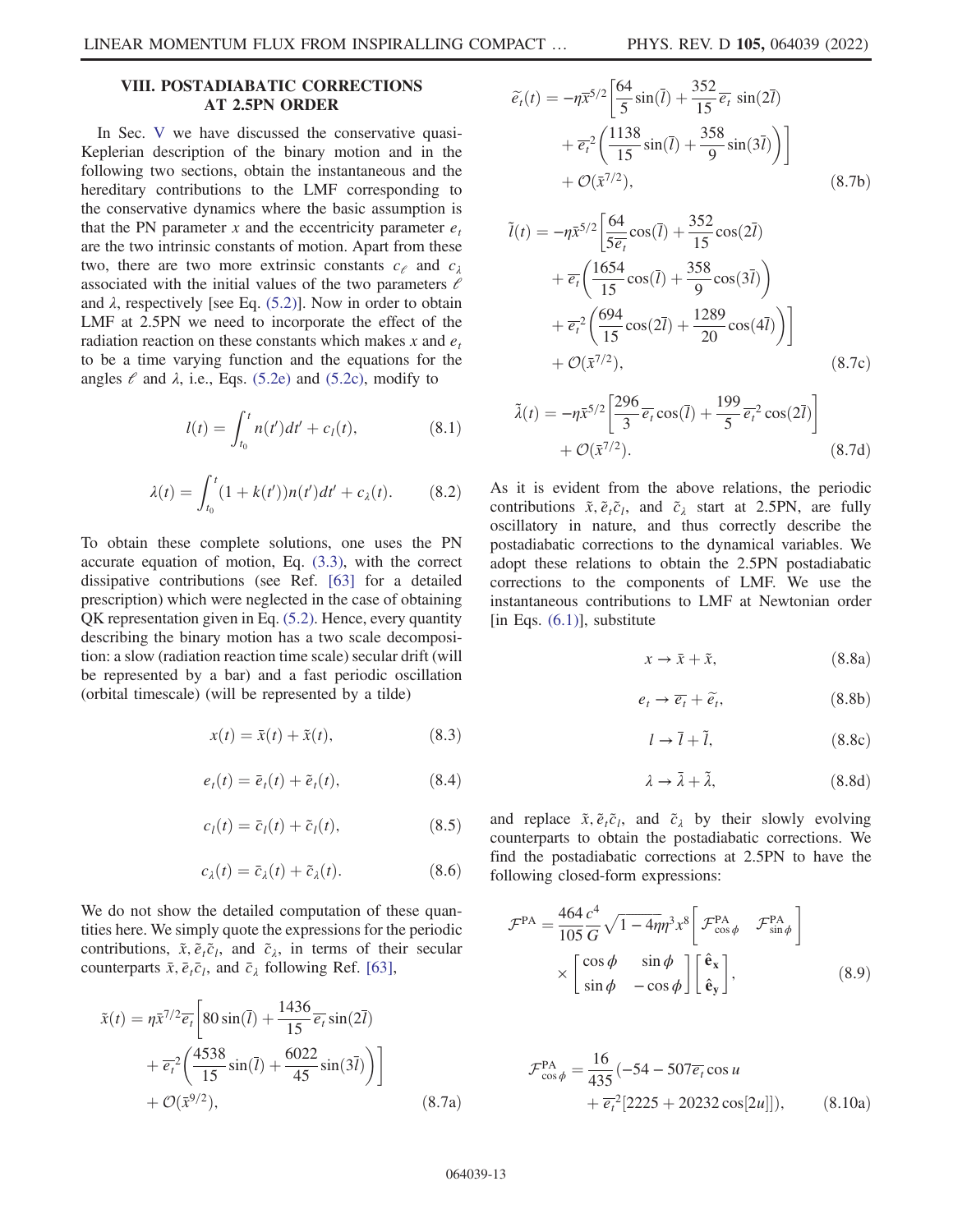$\mathcal{F}_{\cos\phi}^{\text{PA}} = \frac{2}{1305} \overline{e_t} \sin u (315948 + 620003 \overline{e_t} \cos u).$  (8.10b)

To be noted here are that this postadiabatic correction applies only to the Newtonian terms, and in the rest of the contributions we can safely replace all the variables simply by their secular counterparts.

### <span id="page-13-0"></span>IX. TOTAL LMF AND LOG ABSORPTION

In the previous sections, we have presented closed form expressions for the various contributions to the LMF components in terms of  $\overline{x}, \overline{e_t}, \overline{u}$ , and  $\phi$ . For simplicity, we first reexpress the total LMF components in terms of  $\bar{x}, \overline{e_t}, \overline{l}, \overline{\lambda}$  instead of  $\bar{x}, \overline{e_t}, \overline{u}$ , and  $\overline{\phi}$ . For this purpose we use Eqs. (25a) and (25b) of Ref. [\[63\]](#page-20-10).

Now, as the readers would agree that the hereditary components have some dependence on the arbitrary constant  $\tau_0$ , we find that this arbitrary constant can be reabsorbed by a redefinition of the mean anomaly by

$$
\xi = \bar{l} - \frac{3GM}{c^3} \bar{n} \ln\left(\frac{\bar{x}}{x'_0}\right),\tag{9.1}
$$

with *M* to be the ADM mass and  $x'_0 = \left(\frac{Gm\omega_0}{c^3}\right)^{2/3}$ . This serves simply as a constant shift to the time coordinate, and hence  $\xi$  and *l* follow the same evolution equation,

 $d\xi/dt = d\bar{l}/dt = \bar{n}$ . Similarly, the phase  $\bar{\lambda}$  evaluated at the shifted time has the following form: the shifted time has the following form:

$$
\bar{\lambda}_{\xi} = \bar{\lambda} - \frac{3GM}{c^3} (1 + \bar{k}) \bar{n} \ln \left( \frac{\bar{x}}{x'_0} \right). \tag{9.2}
$$

With this shift in the coordinate time, one can also redefine the phase variable as  $\psi$ . The relation between these variables are given by

$$
\overline{l} = \xi + 3\left(\overline{x}^{3/2} - \overline{x}^{5/2}\left(3 + \frac{\eta}{2}\right)\right) \ln\left(\frac{\overline{x}}{x_0'}\right),\tag{9.3a}
$$

$$
\phi = \psi + \left(\bar{x}^{3/2} (3 + 6\overline{e_t} \cos(\xi))\right)
$$

$$
+ \bar{x}^{5/2} \left(-\frac{3\eta}{2} + 6\overline{e_t} (2 - \eta) \cos(\xi)\right) \ln\left(\frac{\overline{x}}{x'_0}\right)
$$

$$
- 9\bar{x}^3 \overline{e_t} \sin(\xi) \ln^2\left(\frac{\overline{x}}{x'_0}\right). \tag{9.3b}
$$

As a result of this redefinition, Eq. [\(7.9\)](#page-10-4) together with the instantaneous parts in Eqs. [\(6.1\)](#page-7-2) and the postadiabatic corrections in Eq. [\(8.9\)](#page-12-1) give rise to the total LMF from the system, given in Eq. [\(9.4\)](#page-13-1) below,

<span id="page-13-1"></span>
$$
\mathcal{F} = \frac{464}{105} \frac{c^4}{G} \sqrt{1 - 4\eta} \eta^2 x^{11/2} \left[ \mathcal{F}_{\cos[\lambda_{\xi}]}^{\text{Tot}} - \mathcal{F}_{\sin[\lambda_{\xi}]}^{\text{Tot}} \right] \left[ \frac{\cos[\lambda_{\xi}]}{\sin[\lambda_{\xi}]} - \cos[\lambda_{\xi}] \right] \left[ \frac{\hat{\mathbf{e}}_x}{\hat{\mathbf{e}}_y} \right],
$$
(9.4)  

$$
\mathcal{F}_{\cos[\lambda_{\xi}]}^{\text{Tot}} = \frac{125}{58} e_t \sin[\xi] - e_t x \left( \frac{929}{348} + \frac{5977}{1044} \eta \right) \sin[\xi] - e_t x^2 \left( \frac{389}{1276} - \frac{337585}{45936} \eta - \frac{918679}{137808} \eta^2 \right) \sin[\xi] + e_t x^{3/2} \left( 12\pi \sin[\xi] - \left[ \frac{11277}{8410} + \frac{95951}{841} \log 2 - \frac{463563}{6728} \log 3 \right] \cos[\xi] \right) + x^{5/2} \left( \frac{106187}{50460} - \frac{117774}{4205} \eta - \left[ \frac{32835}{841} - \frac{109740}{841} \eta \right] \log 2 + \left[ \frac{77625}{3364} - \frac{66645}{841} \eta \right] \log 3 + e_t \left[ \left( \frac{464114}{12615} - \frac{937549}{2523} \eta + \left[ \frac{1307629}{2523} - \frac{664381}{7569} \eta \right] \log 2 \right]
$$
(9.2)

$$
-\left[\frac{8470827}{53824} + \frac{24589467}{53824}\eta\right] \log 3 - \left[\frac{234375}{1856} - \frac{703125}{1856}\eta\right] \log 5\right) \cos[\xi] - \left(\frac{200123}{16704} + \frac{334669}{5568}\eta\right) \pi \sin[\xi]\bigg], \quad (9.5)
$$

$$
\mathcal{F}_{\sin[\lambda_{\xi}]}^{\text{Tot}} = 1 + \frac{199}{29} e_t \cos[\xi] - x \left(\frac{452}{87} + \frac{1139}{522} \eta + e_t \left[\frac{2653}{116} + \frac{12785}{522} \eta\right] \cos[\xi]\right) + x^{3/2} \left(\frac{309}{58} \pi + e_t \left[\frac{5361}{116} \pi \cos[\xi] + \left[\frac{124698}{4205} + \frac{95951}{841} \log 2 - \frac{463563}{6728} \log 3\right] \sin[\xi]\right)\right) + x^2 \left(-\frac{71345}{22968} + \frac{36761}{2088} \eta + \frac{147101}{68904} \eta^2 - e_t \left[\frac{3010489}{34452} - \frac{1623695}{11484} \eta\right]\right) \cos[\xi] + x^{5/2} \left(-\frac{2663}{116} \pi - \frac{2185}{87} \pi \eta + e_t \left[-\left(\frac{628025}{5568} + \frac{4682903}{16704} \eta\right) \pi \cos[\xi]\right)\right] + \left(-\frac{3097214}{12615} + \frac{4905709}{12615} \eta - \left(\frac{1446706}{2523} - \frac{664381}{7569} \eta\right) \log 2 + \left(\frac{11241027}{53824} + \frac{24589467}{53824} \eta\right) \log 3 + \left(\frac{234275}{1856} - \frac{703125}{1856} \eta\right) \log 5\right) \sin[\xi]\right).
$$
\n(9.6)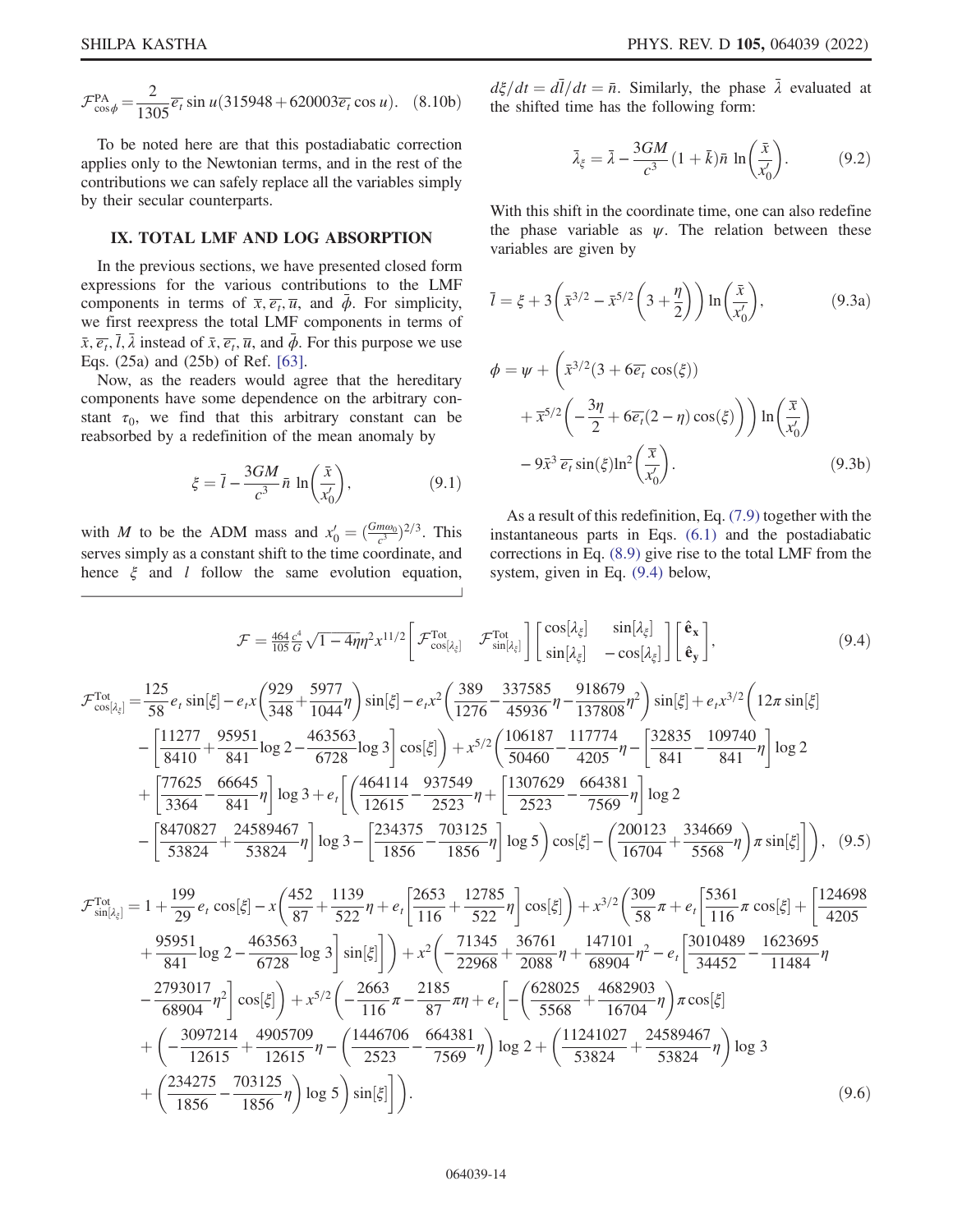To be noted here, although we have computed the total LMF in terms of the secular counterpart of all the variables, we have removed the bar while quoting the final expression of the same in Eq. [\(9.4\).](#page-13-1) From now onward we will quote all the quantities in terms of the secular variables but represent them without the bar.

One may wish to reexpress the above equation in terms of the new phase variable  $\psi$  and  $\xi$  using Eq. [\(9.7\)](#page-14-1) below. As a consistency check, in the limit  $e_t \to 0$ , the above expression reduces to the estimate of LMF from a binary moving in a quasicircular orbit [see Eq. (1) of Ref. [[21](#page-19-18)] ] once  $\lambda_{\xi}$  is replaced by  $\psi$ ,

<span id="page-14-1"></span>
$$
\lambda_{\xi} = \psi - \left[ 2e_t \sin(\xi) + \frac{5}{4} e_t^2 \sin(2\xi) + \bar{x} \left( (10 - \eta)e_t \sin(\xi) + \left( \frac{31}{4} - \eta \right) e_t^2 \sin(2\xi) \right) + x^2 \left( \frac{1}{12} (624 - 235\eta + \eta^2) e_t \sin(\xi) + \frac{1}{24} (969 - 326\eta + 2\eta^2) e_t^2 \sin(2\xi) \right) - x^{5/2} \eta \left( \frac{128}{5} + \frac{888}{5} e_t \cos(\xi) + \frac{1}{45} e_t^2 (10728 + 8935 \cos(2\xi)) \right) \right].
$$
\n(9.7)

## X. ACCUMULATED LMF

<span id="page-14-2"></span><span id="page-14-0"></span>Having discussed the flux of linear momentum, we now compute the total linear momentum loss in the binary evolution. Total loss of linear momentum through the binary evolution over the inspiralling quasielliptic orbits can be obtained by integrating the LMF,

$$
\frac{d\mathcal{P}_i}{dt} = \mathcal{F}_i,\tag{10.1}
$$

$$
\mathcal{P}_i = \int_{-\infty}^t \mathcal{F}_i dt'.
$$
 (10.2)

<span id="page-14-3"></span>To perform the integration in Eq. [\(10.1\)](#page-14-2) we follow the prescription for the computation of the memory terms provided in Ref. [[64](#page-20-11)] and extend it to the accuracy needed here. As one would immediately identify by replacing Eq. [\(9.4\)](#page-13-1) in Eq. [\(10.1\)](#page-14-2) that every term is of the form

<span id="page-14-4"></span>
$$
\int_{-\infty}^{t} dt' \, x^p \, e_t^q e^{i(s\lambda_\xi + r\xi)}, \tag{10.3}
$$

where  $p$ ,  $q$ ,  $r$ ,  $s$  are different integers depending on the particular term. From the definition of  $\lambda_{\xi}$ , we remind the readers that  $\lambda_{\xi} = (1 + k)\xi$  and  $\xi = nt$ . We quote the final result for integration in Eq. [\(10.3\)](#page-14-3) below,

<span id="page-14-5"></span>
$$
-\frac{\mathrm{i}}{n(r+s(1+k))}\left(1-\frac{3\mathrm{i}\chi(T_R)}{8(r+s(1+k))}\right) -\frac{\mathrm{i}\chi(T_R)}{(r+s(1+k))}\left[-\frac{p}{4}+\frac{19q}{48}\right]\right)x^p e^q e^{i(s\lambda\xi+r\xi)}.\quad(10.4)
$$

We also give the detailed computation in Appendix. Furthermore, we observe that there are two types of terms. In the first case, when  $r \neq -s$ , we identify as the fast oscillatory terms, preserving the usual PN notion in their expansion. On the other hand, when  $r = -s$ , the terms oscillate on the periastron precession timescale hence slowly oscillating. As a result they are enhanced by 1PN. We quote our final accumulated LMF expressions in Eq. [\(10.5\).](#page-14-4) As evident from Eq. [\(10.5\),](#page-14-4) we observe a relative −1PN and a 0.5PN term appearing in the expression due to the argument presented above. This effect is also seen in computation of slow oscillatory memory for the multipole moment [[64](#page-20-11)]. These terms are not present in the case of quasicircular orbits,

$$
\mathcal{P} = \frac{464}{105} \sqrt{1 - 4\eta} \eta^2 \, cm x^4 \left[ \mathcal{P}_{\cos[\lambda_{\xi}]} \quad \mathcal{P}_{\sin[\lambda_{\xi}]} \right] \begin{bmatrix} \cos[\lambda_{\xi}] & \sin[\lambda_{\xi}] \\ \sin[\lambda_{\xi}] & -\cos[\lambda_{\xi}] \end{bmatrix} \begin{bmatrix} \hat{\mathbf{e}}_{\mathbf{x}} \\ \hat{\mathbf{e}}_{\mathbf{y}} \end{bmatrix},\tag{10.5}
$$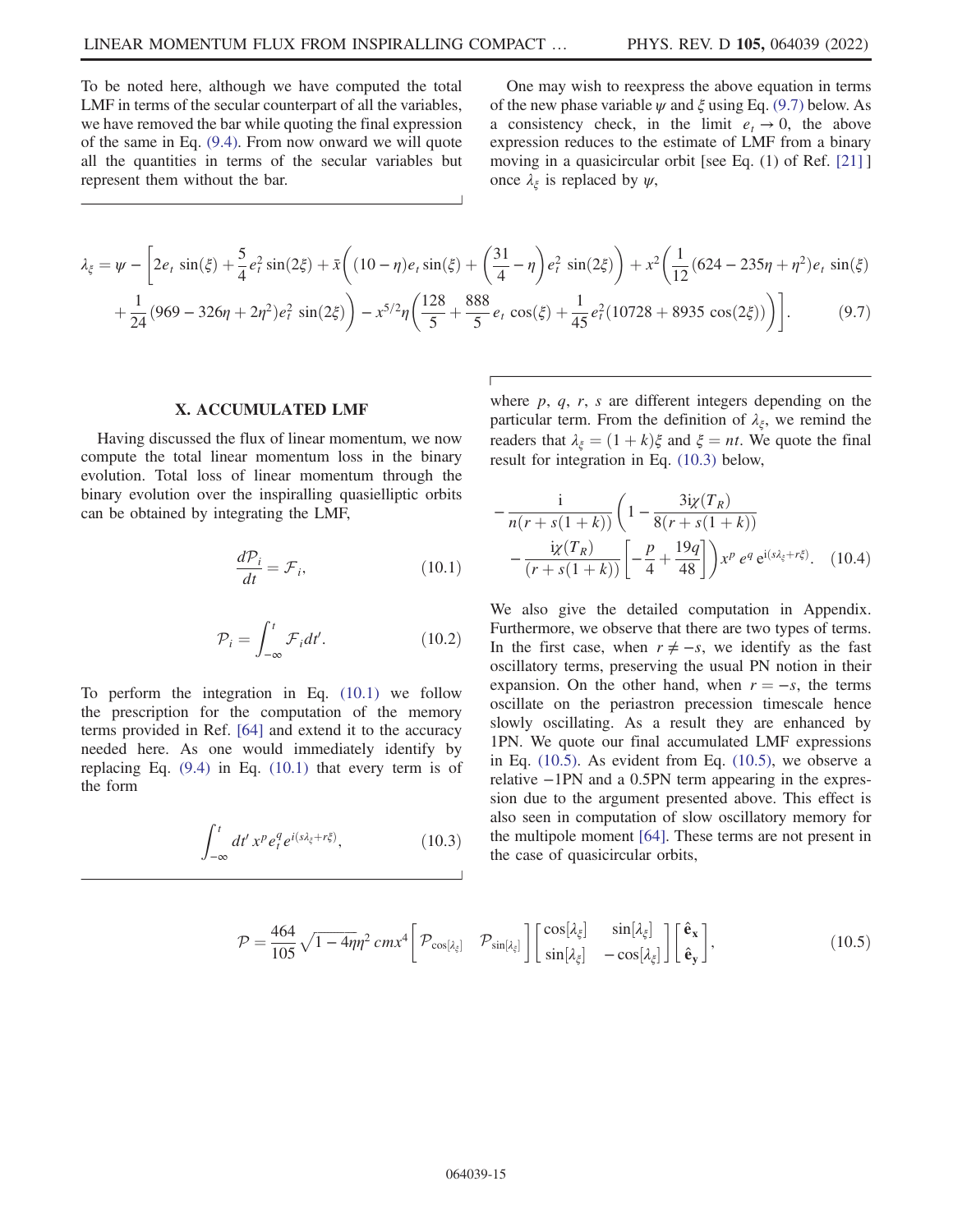$$
\begin{split}\n&\mathcal{P}_{\cos[k_{t}]}\n&=\frac{91}{116x}e_{t}\cos[\xi]+1-e_{t}\left(\frac{1195}{522}+\frac{301}{232}\eta\right)\cos[\xi]+\sqrt{x}e_{t}\left(\frac{1323}{232}\pi\cos[\xi]+\frac{2737}{580}+\frac{364}{45}\eta\right)\sin[\xi]\\
&+ x\left(-\frac{452}{87}-\frac{1139}{522}\eta+e_{t}\left[\frac{506521}{18729}-\frac{396779}{25056}\eta+\frac{2429}{928}\eta^{2}\right]\cos[\xi]\right)\\
&+ x^{3/2}\left(\frac{309}{58}\pi+e_{t}\left[\left(-\frac{67663}{6264}-\frac{19729}{783}\eta\right)\pi\cos[\xi]+\left(-\frac{1721569}{50460}+\frac{40249}{841}\log 2\right.\right.\right.\right.\left.\left.\left.\frac{174069}{6728}\log 3-\frac{786671}{9396}\eta-\frac{6146}{933}\eta^{2}\right)\sin[\xi]\right]\right)+ x^{2}\left(-\frac{71345}{22068}+\frac{36761}{2088}\eta+\frac{147101}{68904}\eta+e_{t}\left[\frac{13818}{145}\pi\eta\sin[\xi]+\left(-\frac{10384631}{30624}+\frac{5356178951}{62013600}\eta+\frac{15582709}{413424}\eta^{2}+\frac{17784}{2784}\eta^{3}\right)\cos[\xi]\right]\right)\\
&+ x^{5/2}\left(-\frac{2663\pi}{116}-\frac{2185\pi}{87}\eta+e_{t}\left[\left(\frac{10102429\pi}{33408}-\frac{80835007\pi}{300672}\eta-\frac{138103\pi}{22490}\eta^{2}\right)\cos[\xi]\right.\right.\\left.\left.\left.\left.+\left(\frac{5811883}{25230}-\frac{9725212199}{12261780}\eta-\frac{28428
$$

As an algebraic test, in the limit  $e_t \rightarrow 0$ , we recover the correct circular orbit result presented in Ref. [22] by replacing  $\lambda_{\xi}$  with  $\psi$  where  $\psi$  is the orbital phase in case of compact binaries in quasicircular orbits.

<span id="page-15-0"></span>To compare with previously reported results for binaries in quasielliptical orbits, we identify the leading order contributions to the components of center of energy velocity by  $v_x = -\mathcal{P}_x/m$  and  $v_y = -\mathcal{P}_y/m$  [the leading order terms from Eq. (10.5)] at Newtonian order up to  $\mathcal{O}(e_t)$ ,

<span id="page-15-1"></span>
$$
v_x = -\frac{464}{105}\sqrt{1 - 4\eta\eta^2}cx^4\left(\cos[\lambda_{\xi}] + \frac{91}{116x}e_t\cos[\lambda_{\xi} - \xi] - e_t\left(\frac{9487}{2088} + \frac{301\nu}{232}\right)\cos[\lambda_{\xi} - \xi] - \frac{523}{232}\cos[\lambda_{\xi} + \xi]\right),\tag{10.6}
$$

f

$$
v_y = -\frac{464}{105}\sqrt{1 - 4\eta\eta^2} c x^4 \left( \sin[\lambda_{\xi}] + \frac{91}{116x} e_t \sin[\lambda_{\xi} - \xi] - e_t \left( \frac{9487}{2088} + \frac{301\nu}{232} \right) \sin[\lambda_{\xi} - \xi] - \frac{523}{232} \sin[\lambda_{\xi} + \xi] \right) \right). \tag{10.7}
$$

We replace  $\lambda_{\xi}$ ,  $\xi$ , and u in Eqs. (10.6) and (10.7) in terms of  $\phi$  at the leading order using  $\lambda_{\xi} = (1 + k)\xi$ ,  $\xi = (u - e_t \sin[u])$ , and  $u = \phi - e_t \sin[\phi]$  which results in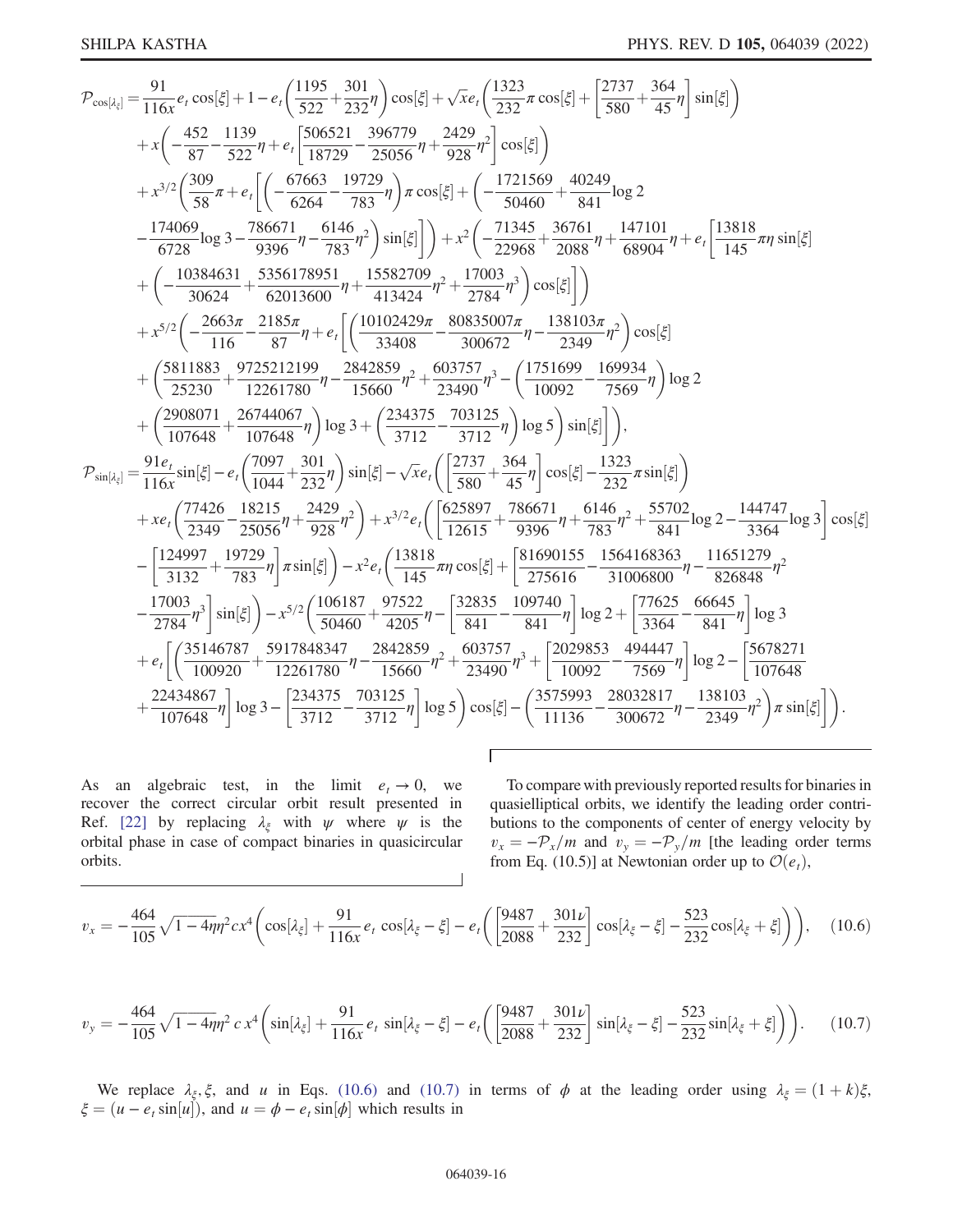$$
v_x = -\frac{464}{105}\sqrt{1 - 4\eta\eta^2}cx^4 \left[\cos[\phi] + \frac{291}{116}e_t\cos^2[\phi] - e_t\left(\frac{5009}{1044} + \frac{301}{232}\nu - \frac{91}{116x}\right)\right],
$$
 (10.8)

$$
v_y = -\frac{464}{105}\sqrt{1-4\eta\eta^2}cx^4\left[\frac{273}{116}e_t\phi + \sin[\phi] + \frac{291}{232}\sin[2\phi]\right].
$$
\n(10.9)

We find that  $v_y$  matches with Eq. (3.6) of [[18](#page-19-15)] up to  $\mathcal{O}(e_t)$ . However, we find an  $\mathcal{O}(e_t)$  contribution to the x component of the center of energy velocity,  $v_x$ , in addition to the result quoted in Eq. (3.6) of [\[18\]](#page-19-15). We quote the additional contribution explicitly below,

<span id="page-16-0"></span>
$$
v_x^{\text{additional}} = \frac{464}{105} \sqrt{1 - 4\eta} \eta^2 \, c x^4 e_t \left( \frac{5009}{1044} + \frac{301}{232} \nu - \frac{91}{116x} \right). \tag{10.10}
$$

As this additional contribution depends only on  $e_t$  and x, it does not contribute to the average velocity, and we recover the results reported in Eq. (3.9) of Ref. [\[18\]](#page-19-15) and Eq. (103) of Ref. [\[54\]](#page-20-2). This additional contribution arises because of the doubly periodic nature of the binaries in quasielliptical orbits when higher order PN corrections are adopted. There are two fundamentally different types of contributions that appear while integrating the LMF over time. The usual fast oscillatory terms give rise to the contributions quoted in Eqs. [\(10.6\),](#page-15-0) [\(10.7\),](#page-15-1) and [\(10.10\)](#page-16-0) through  $v_y$  and  $(v_x - v_x^{\text{additional}})$  [as previously reported in Eq. (3.6) of<br>[1811 The slowly increasing contribution which oscillates [\[18\]](#page-19-15) ]. The slowly increasing contribution, which oscillates in the periastron timescale, causes a difference in the LMF between the early and the very late times in the binary dynamics. Hence after integrating over time, the slow oscillatory contributions are enhanced by 1PN and give rise to the additional aperiodic terms given in Eq. [\(10.10\)](#page-16-0), at −1PN and the Newtonian order. For example, when  $s = -r$ , Eq. [\(10.4\)](#page-14-5) has an overall factor of  $-2.5$ PN which together with 1.5PN terms in the LMF contributes to the −1PN term. Similarly, other different combinations give rise to the additional terms at Newtonian order. This is a very similar effect as seen in computation of slow oscillatory memory integrals for the multipole moments [[64](#page-20-11)].

#### XI. CONCLUSION

In this paper we compute the rate of loss of linear momentum in the far zone of a nonspinning inspiralling compact binary system in quasielliptical orbits. We use QK representation of the orbital variable at 2.5PN. We quote the linear momentum flux accurate up to  $\mathcal{O}(e_t)$  at 2.5PN. We also provide a closed form expression for the accumulated linear momentum over the binary evolution. Unlike the linear momentum flux, we observe an additional −1PN and a 0.5PN term appearing in the expression for the total linear momentum [see Eq. [\(10.5\)](#page-14-4)]. This is a very similar effect as seen in the computation of the slow oscillatory memory presented in Ref. [[64](#page-20-11)].

In most of the previous literature  $[21,22]$  $[21,22]$  $[21,22]$ , Eq.  $(10.1)$  is used to compute the recoil of the center of mass of the binary where the recoil velocity,  $V_i = -P_i/m$ , although, recently in Ref. [\[65\]](#page-20-12), the authors have argued that the momentum balance equation for the compact binary system will have an additional contribution from the flux associated with the center of mass position. Hence identification of  $-\mathcal{P}_i/m$  to the recoil velocity may lead to underestimation of the same. We postpone the calculation of the center of mass flux and the recoil for future work.

# ACKNOWLEDGMENTS

We thank K. G. Arun for priming the author for the topic and for subsequent fruitful discussions. We also acknowledge Chandra Kant Mishra for his valuable suggestions, inputs, and cross-checking some of the initial computations. Moreover, we thank B. Iyer, G. Faye, M. Favata, and C. M. Will for stimulating discussions. Furthermore, we appreciate all the help from the computational facilities at the Institute of Mathematical Sciences, India, during the initial phase of this work and the Atlas Computational Cluster team at the Albert Einstein Institute in Hanover for their beyond excellent assistance.

# APPENDIX: INTEGRALS USED TO COMPUTE THE ACCUMULATED LMF

We extensively use the method developed for the oscillatory memory integrals in Ref. [[64](#page-20-11)] to compute the accumulated linear momentum over the binary evolution. However, to achieve the desired accuracy for our calculation, we extend the procedure to one higher order. We provide the complete prescription here. For convenience we set  $G = c = 1$  in this Appendix. We define the standard integral form [Eq. [\(10.3\)](#page-14-3)] that has to be computed as

<span id="page-16-2"></span>
$$
S_{\rm osc} = \int_{-\infty}^{T_R} dt \, x^p(t) \, e_t^q(t) \, e^{i(s\lambda_\xi + r\xi)}.
$$
 (A1)

<span id="page-16-1"></span>The eccentric orbit is assumed to evolve only with the secular radiation-reaction equations [[5](#page-19-4),[6](#page-19-5)] given by

$$
\frac{dx}{dt} = \frac{c^3 \eta}{Gm} \frac{x^5}{(1 - e_t^2)^{7/2}} \left( \frac{64}{5} + \frac{584}{15} e_t^2 + \frac{74}{15} e_t^4 \right), \quad (A2a)
$$

$$
\frac{de_t}{dt} = -\frac{c^3 \eta}{Gm} \frac{e_t x^4}{(1 - e_t^2)^{5/2}} \left( \frac{304}{15} + \frac{121}{15} e_t^2 \right),\tag{A2b}
$$

with  $e_t = 1$  in the remote past when  $x = 0$ . We ignore all the astrophysical process such as mass loss during the binary evolution.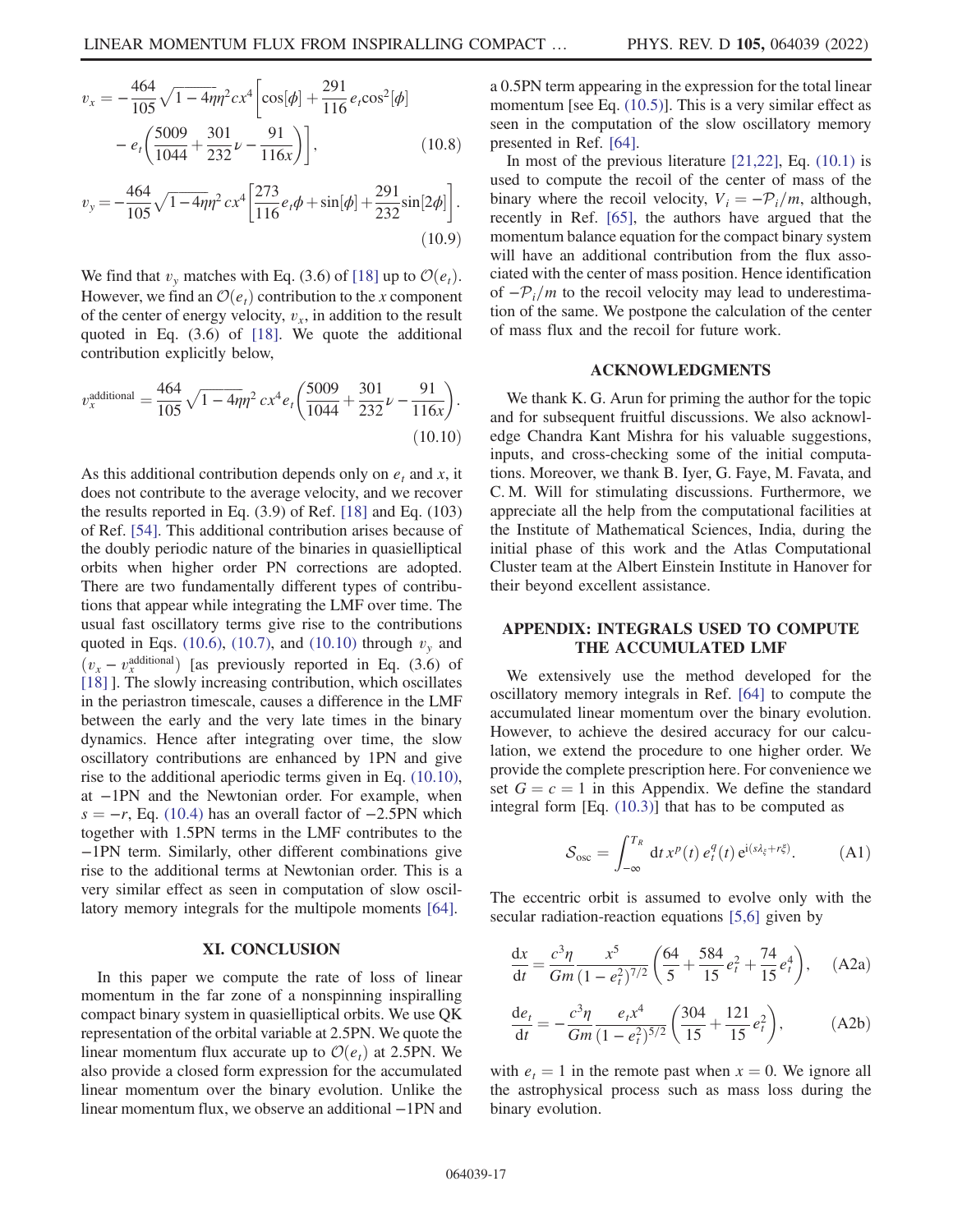We rewrite the evolution Eq. [\(A2\)](#page-16-1) accurately up to the leading order in x and keep terms at  $\mathcal{O}(e_i^2)$ ,

$$
\frac{dx(t)}{dt} = \frac{64\eta x^5(t)}{5m} \left[ 1 + \frac{157}{24} e_t^2(t) \right],
$$
 (A3)

and integrate it over a time interval up to some coalescence time  $T_c$ , where the orbital frequency and therefore x tends to infinity:

$$
\int_{t}^{T_C} dt = \int_{x(t)}^{\infty} \frac{dx(t)}{(dx/dt)}.
$$
 (A4)

Thereby, we find an explicit relation between the orbital frequency (related to  $x$ ) and time  $t$ :

$$
T_C - t = \frac{5m}{256\eta} \frac{1}{x^4(t)} \left[ 1 - \frac{157}{43} e_t^2(t) \right].
$$
 (A5)

Considering only the leading order, we find

$$
e_t(t) = e_t(T_R) \left(\frac{x(T_R)}{x(t)}\right)^{19/12}, \tag{A6}
$$

$$
x(t) = \frac{1}{4} \left( \frac{5m}{\eta(T_C - t)} \right)^{1/4} \left[ 1 - \frac{157}{172} e_t^2(T_R) \left( \frac{T_C - t}{T_C - T_R} \right)^{19/24} \right].
$$
\n(A7)

For our convenience we introduce a new integration variable  $y = \frac{T_R - t}{T_C - T_R}$  and the different time-dependent quan-<br>tities in target and their values at the sympatitims  $T$ tities in terms of y and their values at the current time  $T_R$ . For  $x$  we find

<span id="page-17-0"></span>
$$
x(y) = x(T_R)(1+y)^{-1/4} \left[ 1 - \frac{157}{172} e_t^2(T_R)((1+y)^{19/24} - 1) \right],
$$
\n(A8)

<span id="page-17-4"></span>and for the eccentricity we find

$$
e_t(y) = e_t(T_R)(1+y)^{19/48}.
$$
 (A9)

Note that in the remote past as  $y \to \infty$ , the eccentricity evolves until it reaches the maximum value of 1. Furthermore, the redefined mean anomaly  $\xi(t)$  in terms of y and its value at the current time is the following:

<span id="page-17-1"></span>
$$
\xi(t) = \xi(T_C) - \int_{T_C}^t dt' \, n(t') = \xi(T_C) - \frac{1}{m} \int_{T_C}^t dt' \, x^{3/2}(t')
$$

$$
= \xi(T_C) - \frac{(T_C - T_R)}{m} \int_{-1}^y dy' \, x^{3/2}(y'). \tag{A10}
$$

Now inserting  $x(y)$  given in Eq. [\(A8\)](#page-17-0) we find

<span id="page-17-2"></span>
$$
\xi(t) = \xi(T_C) - \frac{8(T_C - T_R)x^{3/2}(T_R)}{5m}(1+y)^{5/8}
$$

$$
\times \left[1 - \frac{471}{11696}e_t^2(T_R)(15(1+y)^{19/24} - 34)\right], \quad \text{(A11)}
$$

where  $\xi(T_C)$  is the value of  $\xi$  at the coalescence. Hence, the mean anomaly at the current time  $T_R$  is given by

$$
\xi(T_R) = \xi(T_C) - \frac{8(T_C - T_R)x^{3/2}(T_R)}{5m} \left[ 1 + \frac{8949}{11696} e_t^2(T_R) \right].
$$
\n(A12)

Now using Eqs. [\(A11\)](#page-17-1) and [\(A12\)](#page-17-2) we find  $\xi(t)$  in terms of  $\xi(T_R)$  and y,

<span id="page-17-3"></span>
$$
\xi(t) = \xi(T_R) - \frac{8(T_C - T_R)x^{3/2}(T_R)}{5m} \left[ (1+y)^{5/8} - 1 \right] \left[ 1 - \frac{471}{11696} e_t^2(T_R) \frac{19 - 34(1+y)^{5/8} + 15(1+y)^{17/12}}{(1+y)^{5/8} - 1} \right], \quad (A13)
$$

where  $x(T_R)$  and  $e_t(T_R)$  denote their respective current values of x and  $e_t$ .

Now we introduce a dimensionless "adiabatic parameter"  $\chi(T_R)$ , related to the inspiral rate at the current retarded time  $T_R$  which is defined as the ratio between the current period and the time difference between the current time and the coalescence,

$$
\chi(T_R) = \frac{1}{n(T_R)(T_C - T_R)},\tag{A14}
$$

where  $n(T_R) = x^{3/2}(T_R)/m$  at leading order. We rewrite the adiabatic parameter  $\chi(T_R)$  in terms of  $x(T_R)$ and  $e(T_R)$ ,

$$
\chi(T_R) = \frac{256\eta}{5} x^{5/2} (T_R) \left[ 1 + \frac{157}{43} e_t^2 (T_R) \right]. \tag{A15}
$$

We express  $\xi(t)$  in Eq. [\(A13\)](#page-17-3) in terms of  $\chi(T_R)$ ,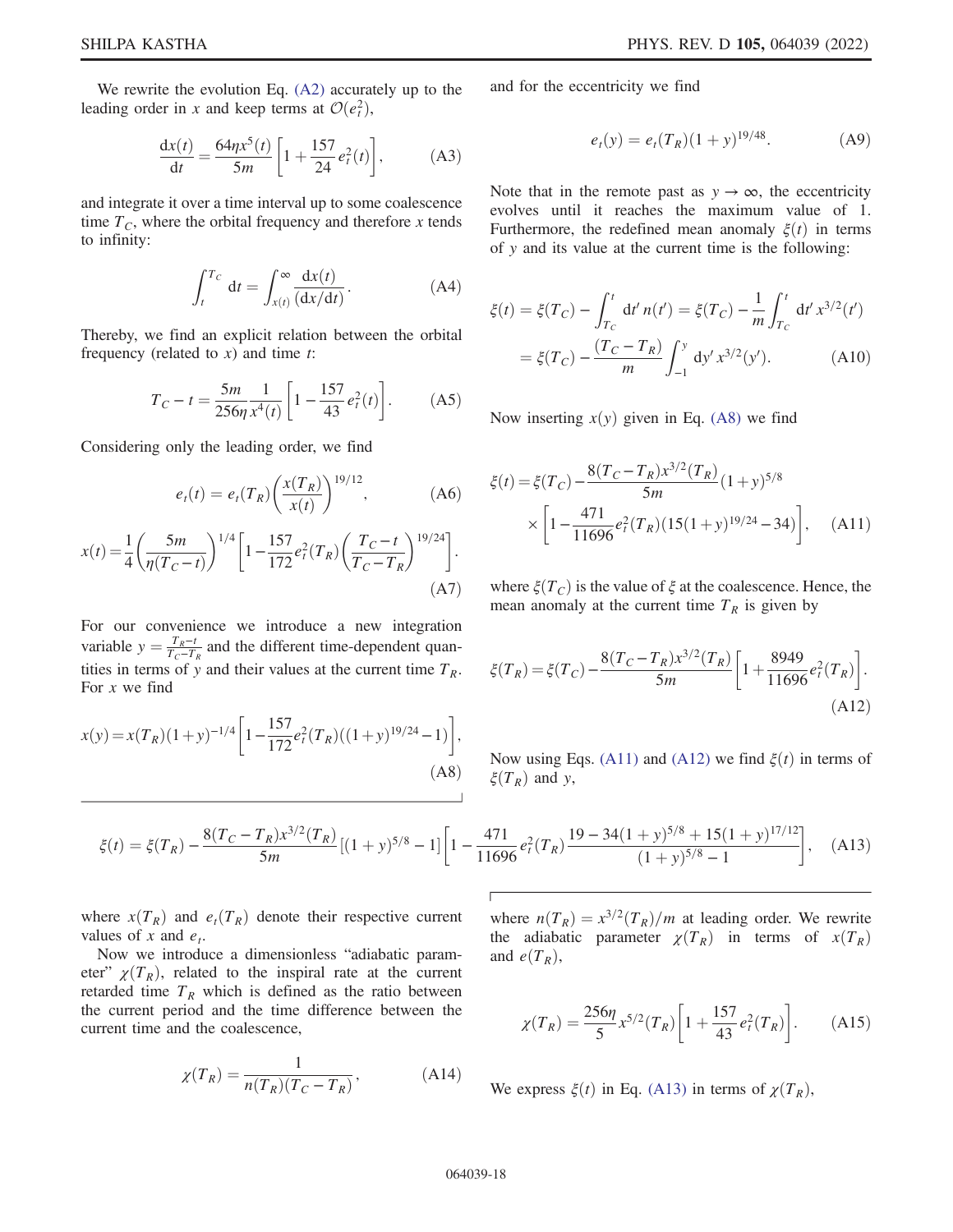$$
\xi(t) = \xi(T_R) - \frac{8}{5\chi(T_R)}[(1+y)^{5/8} - 1]\left[1 - \frac{471}{11696}e_t^2(T_R)\frac{19 - 34(1+y)^{5/8} + 15(1+y)^{17/12}}{(1+y)^{5/8} - 1}\right].\tag{A16}
$$

<span id="page-18-0"></span>Now using Eqs. [\(A8\)](#page-17-0), [\(A9\)](#page-17-4), and [\(A16\)](#page-18-0), we rewrite Eq. [\(A1\)](#page-16-2) as an integral over y:

$$
J_{\text{mem}} = (T_C - T_R) \int_0^\infty dy \, x^p(y) e_t^q(y) e^{i(s\lambda_\xi(y) + r\xi(y))}
$$
  
=  $(T_C - T_R) e^{i(r+s(1+k))\xi(T_R)} \int_0^\infty dy \, x^p(y) e_t^q(y) \exp\left\{-\frac{8i(r+s(1+k))}{5\chi(T_R)}[(1+y)^{5/8} - 1]\right\}$   
 $\times \left[1 - \frac{471}{11696} e_t^2(T_R) \frac{19 - 34(1+y)^{5/8} + 15(1+y)^{17/12}}{(1+y)^{5/8} - 1}\right]\right\}.$  (A17)

<span id="page-18-1"></span>Schematically the above integral can be written as,

$$
J_{\text{mem}} \sim \int_0^\infty dy f(y) \, \exp\left[\frac{i}{\chi(T_R)} g(y)\right].\tag{A18}
$$

We use the technique, integrate by parts, and use the result from the following type of integral:

$$
\int dy \, e^{i\sigma g(y)} = -\frac{i}{\sigma g'(y)} e^{i\sigma g(y)} - \frac{g''(y)}{[\sigma^2 g'(y)^3]} e^{i\sigma g(y)} + \mathcal{O}(g'(y)^{-3}). \tag{A19}
$$

This formula is valid as long as  $g'(y)$  is sufficiently large. Integrating Eq. [\(A18\)](#page-18-1) by parts we get

$$
J_{\text{mem}} \sim f(y) \left[ \left( -\frac{i\chi(T_R)}{g'(y)} - \frac{\chi(T_R)^2 g''(y)}{[g'(y)]^3} \right) \exp\left[ \frac{i}{\chi(T_R)} g(y) \right] \right]_0^{\infty} + i\chi(T_R) \int_0^{\infty} dy \frac{f'(y)}{g'(y)} \exp\left[ \frac{i}{\chi(T_R)} g(y) \right] + \mathcal{O}(\chi(T_R)^3) \tag{A20}
$$
  

$$
\sim f(y) \left[ \left( -\frac{i\chi(T_R)}{g'(y)} - \frac{\chi(T_R)^2 g''(y)}{[g'(y)]^3} \right) \exp\left[ \frac{i}{\chi(T_R)} g(y) \right] \right]_0^{\infty} + i\chi(T_R) \times \frac{f'(y)}{g'(y)} \left[ -\frac{i\chi(T_R)}{g'(y)} \exp\left[ \frac{i}{\chi(T_R)} g(y) \right] \right]_0^{\infty} + \mathcal{O}(\chi(T_R)^3) \tag{A21}
$$
  

$$
\sim f(y) \left[ \left( \frac{i\chi(T_R)}{g'(y)} + \frac{\chi(T_R)^2 g''(y)}{[g'(y)]^3} \right) \exp\left[ \frac{i}{\chi(T_R)} g(y) \right] \right]_{y=0} + i\chi(T_R) \times \frac{f'(y)}{g'(y)} \left[ \frac{i\chi(T_R)}{g'(y)} \exp\left[ \frac{i}{\chi(T_R)} g(y) \right] \right]_{y=0}
$$

$$
+\mathcal{O}(\chi(T_R)^3) \tag{A22}
$$

$$
\sim f(y)\left[\frac{i\chi(T_R)}{g'(y)}\exp\left[\frac{i}{\chi(T_R)}g(y)\right]\left(1-i\chi(T_R)\frac{g''(y)}{g'(y)^2}+i\chi(T_R)\frac{f'(y)}{f(y)g'(y)}\right)\right]_{y=0}.\tag{A23}
$$

Г

Now in our case the different functions are the following:

$$
f'(y)|_{y=0} = \left[ px^{p-1} e^q \frac{dx}{dy} + qx^p e^{q-1} \frac{de}{dy} \right]_{y=0}
$$
  
= 
$$
-\frac{p}{4} x^p e^q_t + \frac{19}{48} q x^p e^q_t,
$$
 (A24)

$$
g'(y)|_{y=0} = -(r + s(1 + k)),
$$
 (A25)

$$
g''(y)|_{y=0} = \frac{3}{8}(r + s(1+k)).
$$
 (A26)

As y approaches infinity in the remote past, the quantities  $f(y) = x^p(y)e^q(y)$  and  $f'(y)$  both approach zero. Since at early times  $x \to 0$  (as the frequency reaches zero) the early times  $x \to 0$  (as the frequency reaches zero), the maximum achievable value for the eccentricity can be 1 in our model. While evaluating the terms at  $y = 0$ , we recover x and  $e_t$  at the current time and  $g(0) = 0$ . The derivative  $g'(y)$  in the denominator evaluated at  $y = 0$  is effectively 1<br>multiplied by some constants. We keep terms at order multiplied by some constants. We keep terms at order  $\mathcal{O}(\chi(T_R)^2)$  and the higher-order contributions can be safely ignored. We find the final result for the integral in Eq.  $(A1)$  as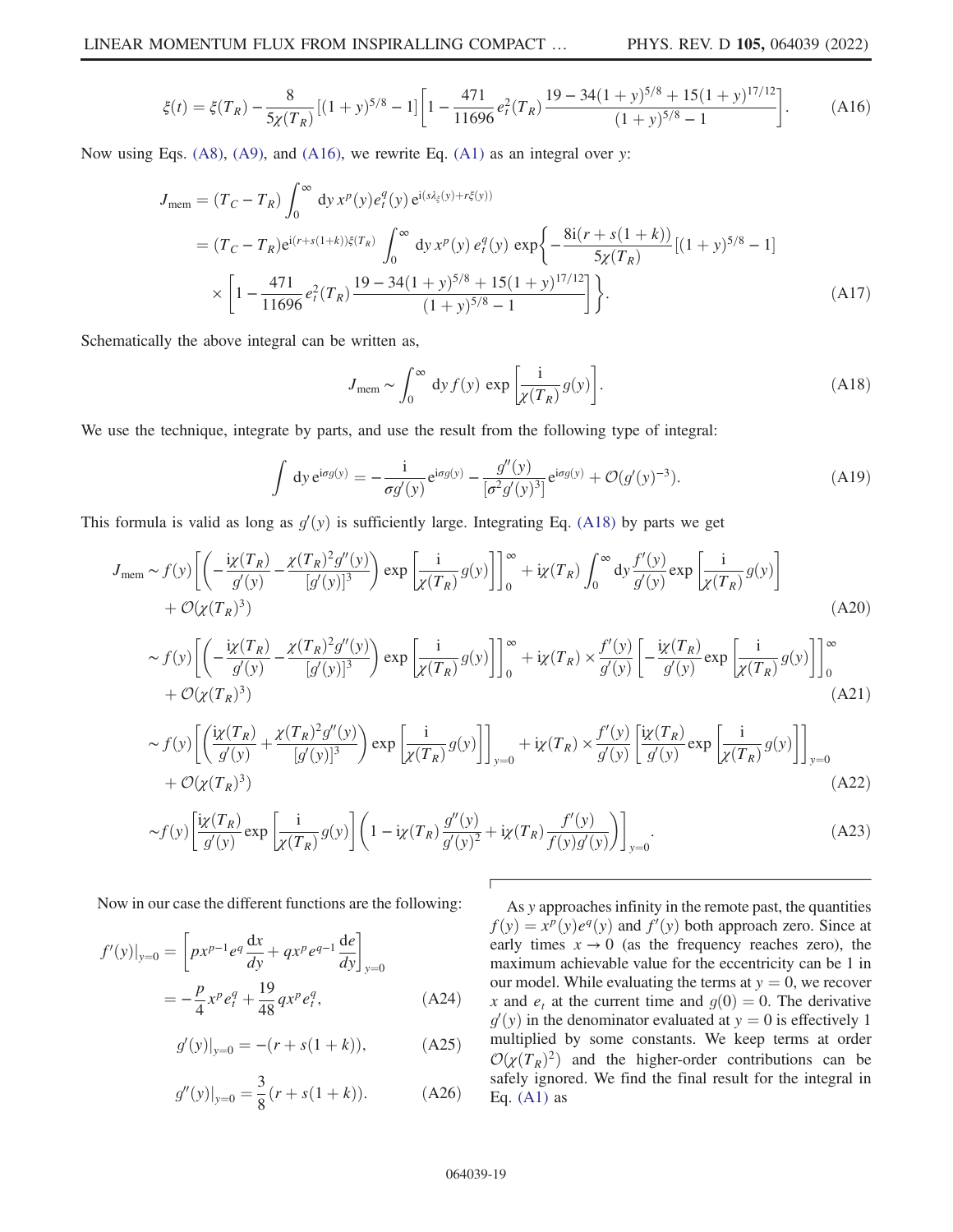$$
S_{osc} = -(T_c - T_R)x^p e^q e^{i(s\lambda_{\xi} + r\xi)} \frac{i\chi(T_R)}{(r + s(1 + k))} \left(1 - \frac{3i\chi(T_R)}{8(r + s(1 + k))} - \frac{i\chi(T_R)}{(r + s(1 + k))} \left[-\frac{p}{4} + \frac{19q}{48}\right]\right)
$$
  
= 
$$
-\frac{i}{n(r + s(1 + k))} \left(1 - \frac{3i\chi(T_R)}{8(r + s(1 + k))} - \frac{i\chi(T_R)}{(r + s(1 + k))} \left[-\frac{p}{4} + \frac{19q}{48}\right]\right) x^p e^q e^{i(s\lambda_{\xi} + r\xi)}.
$$
 (A27)

This allows us to compute the oscillatory hereditary integrals in Eq. [\(10.3\).](#page-14-3)

- <span id="page-19-0"></span>[1] A. Peres, Phys. Rev. **128**[, 2471 \(1962\)](https://doi.org/10.1103/PhysRev.128.2471).
- <span id="page-19-1"></span>[2] A. Papapetrou, Gravitational radiation, in Lectures on General Relativity (Springer, Dordrecht, 1974), pp. 158– 190, [10.1007/978-94-010-2277-4\\_12.](https://doi.org/10.1007/978-94-010-2277-4_12)
- <span id="page-19-2"></span>[3] S. Komossa, H. Zhou, and H. Lu, [Astrophys. J.](https://doi.org/10.1086/588656) 678, L81 [\(2008\).](https://doi.org/10.1086/588656)
- <span id="page-19-3"></span>[4] D. Merritt, M. Milosavljevi, M. Favata, S. A. Hughes, and D. E. Holz, [Astrophys. J. Lett.](https://doi.org/10.1086/421551) 607, L9 (2004).
- <span id="page-19-5"></span><span id="page-19-4"></span>[5] P. C. Peters and J. Mathews, Phys. Rev. 131[, 435 \(1963\)](https://doi.org/10.1103/PhysRev.131.435).
- <span id="page-19-6"></span>[6] P. C. Peters, Phys. Rev. **136**[, B1224 \(1964\)](https://doi.org/10.1103/PhysRev.136.B1224).
- <span id="page-19-7"></span>[7] Y. Kozai, Astron. J. 67[, 591 \(1962\).](https://doi.org/10.1086/108790)
- [8] M. J. Benacquista, [Living Rev. Relativity](https://doi.org/10.12942/lrr-2002-2) 5, 2 (2002).
- <span id="page-19-8"></span>[9] K. Gultekin, M. C. Miller, and D. P. Hamilton, [Astrophys. J.](https://doi.org/10.1086/424809) 616[, 221 \(2004\)](https://doi.org/10.1086/424809).
- [10] B.-M. Hoang, S. Naoz, B. Kocsis, W. Farr, and J. McIver, [Astrophys. J.](https://doi.org/10.3847/2041-8213/ab14f7) 875, L31 (2019).
- <span id="page-19-9"></span>[11] B.-M. Hoang, S. Naoz, B. Kocsis, F. A. Rasio, and F. Dosopoulou, [Astrophys. J.](https://doi.org/10.3847/1538-4357/aaafce) 856, 140 (2018).
- <span id="page-19-10"></span>[12] R. Abbott et al. (LIGO Scientific and Virgo Collaboration), Phys. Rev. Lett. 125[, 101102 \(2020\).](https://doi.org/10.1103/PhysRevLett.125.101102)
- <span id="page-19-11"></span>[13] R. Abbott et al. (LIGO Scientific and Virgo Collaboration), [Astrophys. J. Lett.](https://doi.org/10.3847/2041-8213/aba493) 900, L13 (2020).
- <span id="page-19-12"></span>[14] J. C. Bustillo, N. Sanchis-Gual, A. Torres-Forné, and J. A. Font, Phys. Rev. Lett. 126[, 201101 \(2021\).](https://doi.org/10.1103/PhysRevLett.126.201101)
- [15] I. Romero-Shaw, P. D. Lasky, E. Thrane, and J. C. Bustillo, [Astrophys. J. Lett.](https://doi.org/10.3847/2041-8213/abbe26) 903, L5 (2020).
- <span id="page-19-13"></span>[16] V. Gayathri, J. Healy, J. Lange, B. O'Brien, M. Szczepanczyk, I. Bartos, M. Campanelli, S. Klimenko, C. Lousto, and R. O'Shaughnessy, Nat. Astron. 6[, 344 \(2022\).](https://doi.org/10.1038/s41550-021-01568-w)
- <span id="page-19-15"></span><span id="page-19-14"></span>[17] J. Bekenstein, [Astrophys. J.](https://doi.org/10.1086/152255) **183**, 657 (1973).
- [18] M. J. Fitchett, [Mon. Not. R. Astron. Soc.](https://doi.org/10.1093/mnras/203.4.1049) 203, 1049 [\(1983\).](https://doi.org/10.1093/mnras/203.4.1049)
- <span id="page-19-16"></span>[19] M. J. Fitchett and S. Detweiler, [Mon. Not. R. Astron. Soc.](https://doi.org/10.1093/mnras/211.4.933) 211[, 933 \(1984\)](https://doi.org/10.1093/mnras/211.4.933).
- <span id="page-19-18"></span><span id="page-19-17"></span>[20] A. G. Wiseman, Phys. Rev. D 46[, 1517 \(1992\).](https://doi.org/10.1103/PhysRevD.46.1517)
- [21] L. Blanchet, M. S. S. Qusailah, and C. M. Will, [Astrophys.](https://doi.org/10.1086/497332) J. 635[, 508 \(2005\).](https://doi.org/10.1086/497332)
- <span id="page-19-19"></span>[22] C. K. Mishra, K. Arun, and B. R. Iyer, [Phys. Rev. D](https://doi.org/10.1103/PhysRevD.85.044021) 85, [044021 \(2012\).](https://doi.org/10.1103/PhysRevD.85.044021)
- <span id="page-19-20"></span>[23] T. Damour and A. Gopakumar, [Phys. Rev. D](https://doi.org/10.1103/PhysRevD.73.124006) **73**, 124006 [\(2006\).](https://doi.org/10.1103/PhysRevD.73.124006)
- <span id="page-19-21"></span>[24] M. Favata, S. A. Hughes, and D. E. Holz, [Astrophys. J.](https://doi.org/10.1086/421552) 607, [L5 \(2004\).](https://doi.org/10.1086/421552)
- <span id="page-19-22"></span>[25] M. Campanelli, [Classical Quantum Gravity](https://doi.org/10.1088/0264-9381/22/10/034) 22, S387 (2005).
- [26] J. G. Baker, J. Centrella, D.-I. Choi, M. Koppitz, J. R. van Meter, and M. C. Miller, [Astrophys. J.](https://doi.org/10.1086/510448) 653, L93 (2006).
- [27] F. Herrmann, I. Hinder, D. Shoemaker, and P. Laguna, [Classical Quantum Gravity](https://doi.org/10.1088/0264-9381/24/12/S04) 24, S33 (2007).
- <span id="page-19-23"></span>[28] J.A. Gonzalez, U. Sperhake, and B. Bruegmann, [Phys.](https://doi.org/10.1103/PhysRevD.79.124006) Rev. D 79[, 124006 \(2009\)](https://doi.org/10.1103/PhysRevD.79.124006).
- <span id="page-19-24"></span>[29] F. Herrmann, I. Hinder, D. Shoemaker, P. Laguna, and R. A. Matzner, [Astrophys. J.](https://doi.org/10.1086/513603) 661, 430 (2007).
- [30] M. Koppitz, D. Pollney, C. Reisswig, L. Rezzolla, J. Thornburg, P. Diener, and E. Schnetter, [Phys. Rev. Lett.](https://doi.org/10.1103/PhysRevLett.99.041102) 99[, 041102 \(2007\).](https://doi.org/10.1103/PhysRevLett.99.041102)
- <span id="page-19-25"></span>[31] J. A. Gonzalez, M. D. Hannam, U. Sperhake, B. Bruegmann, and S. Husa, Phys. Rev. Lett. 98[, 231101 \(2007\)](https://doi.org/10.1103/PhysRevLett.98.231101).
- <span id="page-19-26"></span>[32] M. Campanelli, C. O. Lousto, Y. Zlochower, and D. Merritt, [Astrophys. J.](https://doi.org/10.1086/516712) 659, L5 (2007).
- <span id="page-19-27"></span>[33] J. D. Schnittman, A. Buonanno, J. R. van Meter, J. G. Baker, W. D. Boggs, J. Centrella, B. J. Kelly, and S. T. McWilliams, Phys. Rev. D 77[, 044031 \(2008\)](https://doi.org/10.1103/PhysRevD.77.044031).
- <span id="page-19-28"></span>[34] C. F. Sopuerta, N. Yunes, and P. Laguna, [Astrophys. J.](https://doi.org/10.1086/512067) 656, [L9 \(2007\).](https://doi.org/10.1086/512067)
- <span id="page-19-30"></span><span id="page-19-29"></span>[35] K. S. Thorne, [Rev. Mod. Phys.](https://doi.org/10.1103/RevModPhys.52.299) **52**, 299 (1980).
- [36] K. Thorne, [Rev. Mod. Phys.](https://doi.org/10.1103/RevModPhys.52.299) **52**, 299 (1980).
- [37] L. Blanchet and T. Damour, Phys. Lett. **104A**[, 82 \(1984\).](https://doi.org/10.1016/0375-9601(84)90967-8)
- [38] L. Blanchet and T. Damour, [Phil. Trans. R. Soc. A](https://doi.org/10.1098/rsta.1986.0125) 320, 379 [\(1986\).](https://doi.org/10.1098/rsta.1986.0125)
- [39] L. Blanchet, [Proc. R. Soc. A](https://doi.org/10.1098/rspa.1987.0022) 409, 383 (1987).
- [40] L. Blanchet and T. Damour, Phys. Rev. D 37[, 1410 \(1988\).](https://doi.org/10.1103/PhysRevD.37.1410)
- [41] L. Blanchet and T. Damour, Ann. Inst. Henri Poincaré Phys. Théor. 50, 377 (1989), [http://www.numdam.org/item/](http://www.numdam.org/item/AIHPA_1989__50_4_377_0/) [AIHPA\\_1989\\_\\_50\\_4\\_377\\_0/](http://www.numdam.org/item/AIHPA_1989__50_4_377_0/).
- <span id="page-19-37"></span>[42] L. Blanchet and T. Damour, Phys. Rev. D 46[, 4304 \(1992\).](https://doi.org/10.1103/PhysRevD.46.4304)
- [43] L. Blanchet, Phys. Rev. D **51**[, 2559 \(1995\).](https://doi.org/10.1103/PhysRevD.51.2559)
- [44] L. Blanchet, T. Damour, and B. R. Iyer, [Phys. Rev. D](https://doi.org/10.1103/PhysRevD.51.5360) 51, [5360 \(1995\)](https://doi.org/10.1103/PhysRevD.51.5360).
- <span id="page-19-36"></span>[45] L. Blanchet, B. R. Iyer, and B. Joguet, [Phys. Rev. D](https://doi.org/10.1103/PhysRevD.65.064005) 65, [064005 \(2002\);](https://doi.org/10.1103/PhysRevD.65.064005) 71[, 129903\(E\) \(2005\).](https://doi.org/10.1103/PhysRevD.71.129903)
- [46] T. Damour, P. Jaranowski, and G. Schäfer, [Phys. Lett. B](https://doi.org/10.1016/S0370-2693(01)00642-6) 513[, 147 \(2001\)](https://doi.org/10.1016/S0370-2693(01)00642-6).
- <span id="page-19-31"></span>[47] L. Blanchet, T. Damour, G. Esposito-Farèse, and B. R. Iyer, Phys. Rev. Lett. 93[, 091101 \(2004\)](https://doi.org/10.1103/PhysRevLett.93.091101).
- <span id="page-19-32"></span>[48] L. Blanchet, G. Faye, B. R. Iyer, and S. Sinha, [Classical](https://doi.org/10.1088/0264-9381/25/16/165003) [Quantum Gravity](https://doi.org/10.1088/0264-9381/25/16/165003) 25, 165003 (2008); 29[, 239501\(E\) \(2012\).](https://doi.org/10.1088/0264-9381/29/23/239501)
- <span id="page-19-33"></span>[49] C. K. Mishra, K. G. Arun, and B. R. Iyer, *[Phys. Rev. D](https://doi.org/10.1103/PhysRevD.91.084040)* 91, [084040 \(2015\).](https://doi.org/10.1103/PhysRevD.91.084040)
- <span id="page-19-34"></span>[50] L. Blanchet and B. R. Iyer, [Classical Quantum Gravity](https://doi.org/10.1088/0264-9381/20/4/309) 20, [755 \(2003\)](https://doi.org/10.1088/0264-9381/20/4/309).
- <span id="page-19-35"></span>[51] K. G. Arun, L. Blanchet, B. R. Iyer, and M. S. S. Qusailah, Phys. Rev. D 77[, 064035 \(2008\)](https://doi.org/10.1103/PhysRevD.77.064035).